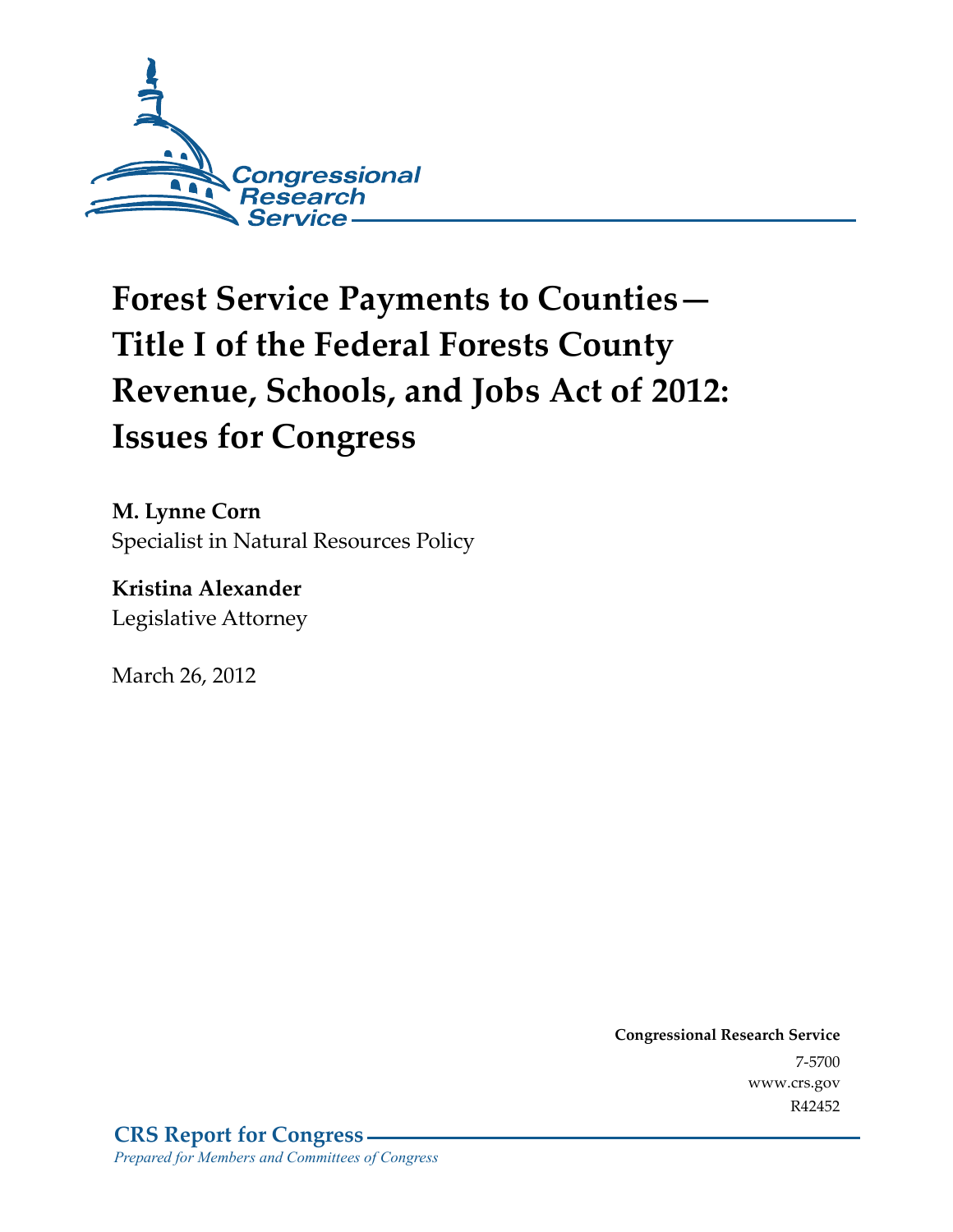## **Summary**

Since 1908, the Forest Service (USFS) in the Department of Agriculture has paid 25% of its receipts to the states for use on roads and schools in the counties where the national forests are located. The Bureau of Land Management (BLM) in the Department of the Interior has paid 50% of its receipts to the Oregon counties where the revested (returned to federal ownership) Oregon and California Railroad (O&C) grant lands are located. Payments under these programs dropped substantially in the 1990s, largely because of declining timber sales. In the Secure Rural Schools and Community Self-Determination Act of 2000 (P.L. 106-393; SRS), Congress created an optional alternative payment system for these lands, but the law expired at the end of FY2011.

The  $112<sup>th</sup>$  Congress has considered options for addressing the lower payments from federal lands due to lower timber sales. One bill, H.R. 4019 (Title I, the County, Schools, and Revenue Trust for Federal Forest Land), would establish a new payment program; the House Committee on Natural Resources has ordered the bill reported. The bill would establish the trust with receipts from certain projects, and give the USFS the "fiduciary responsibility" to undertake projects to achieve annual revenue requirements in counties that do not opt out of the trust program. The bill would direct the USFS to calculate the revenue requirements and, to implement trust projects, establish procedures for public involvement, environmental reporting, and judicial review. The bill also would direct the allocation and use of the trust payments, and provide appropriations for the payments until trust projects generated receipts for the trust payments.

H.R. 4019 raises several issues for Congress. One is that, although the trust program has been described as a replacement for the SRS, the payments would apparently be in addition to the USFS 25% and O&C 50% payments that had been replaced by the SRS. Also, the fiduciary responsibility for trust payments makes the counties the primary beneficiary of federal land management and could restrict the ability of individuals to challenge decisions that they feel could degrade the federal lands and resources. The annual revenue requirement—60% of average 1980-1999 gross receipts—raises several questions: what would be included in "gross receipts"; what receipts could be deposited in the trust (e.g., whether deposits to other accounts could instead be deposited in the trust); how much additional revenue would be needed; and where those revenues could come from (e.g., how much additional timber might need to be cut, how many jobs might be created, where the timber could be cut, and what other options might be feasible, such as permits for currently free uses). Public involvement would be limited to written comments and objections to proposed and final trust decisions, filed before the required environmental report is prepared. The environmental report would not need to be made available, and could not be challenged in court or administratively. Trust project decisions would be presumed to be in accordance with several laws, such as the National Environmental Policy Act, the Endangered Species Act, and the National Forest Management Act. The 65% of trust project receipts that would be paid to the states would be a significant increase over the 25% USFS payments and the 50% O&C payments. The bill is unclear on the allocation among states; it could be based on historic receipts or on SRS payments, with substantially different results. There could also be numerous implementation issues, such as treatment of state education funding, inclusion of the O&C lands, forests with some counties opting out of the trust payments, existing federal timber sale requirements, the possible need for implementing regulations, and possible additional staffing and funding requirements.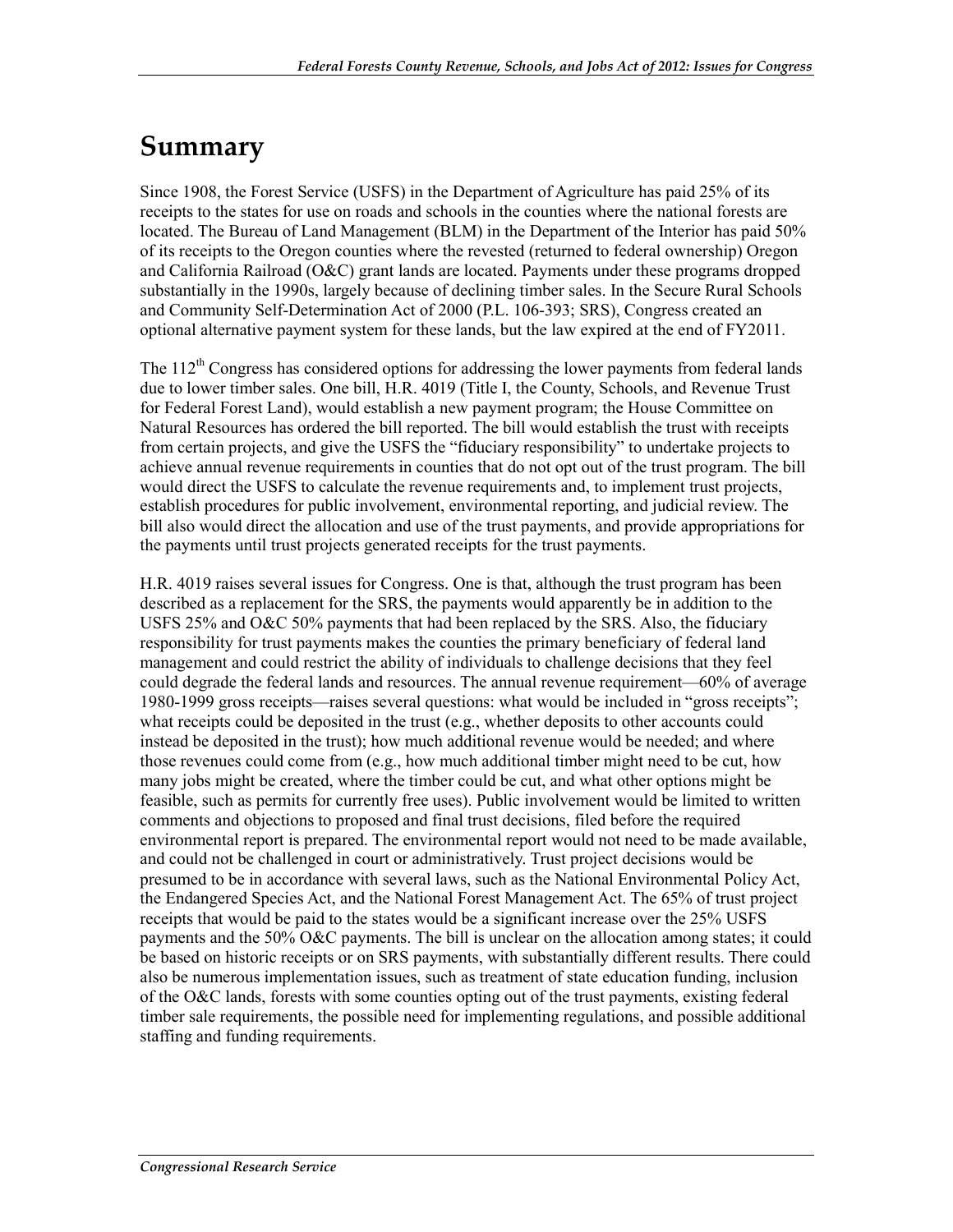## **Contents**

| Section 104. Determination of Annual Revenue Requirement and Minimum Sale       |  |
|---------------------------------------------------------------------------------|--|
|                                                                                 |  |
|                                                                                 |  |
|                                                                                 |  |
|                                                                                 |  |
| Section 107. Payments to Beneficiary Counties from County, Schools, and Revenue |  |
|                                                                                 |  |
|                                                                                 |  |
|                                                                                 |  |
|                                                                                 |  |
|                                                                                 |  |
|                                                                                 |  |
|                                                                                 |  |
|                                                                                 |  |
|                                                                                 |  |
|                                                                                 |  |
|                                                                                 |  |
|                                                                                 |  |
|                                                                                 |  |
|                                                                                 |  |
|                                                                                 |  |
|                                                                                 |  |
|                                                                                 |  |
|                                                                                 |  |
|                                                                                 |  |

## Figures

## **Tables**

|--|--|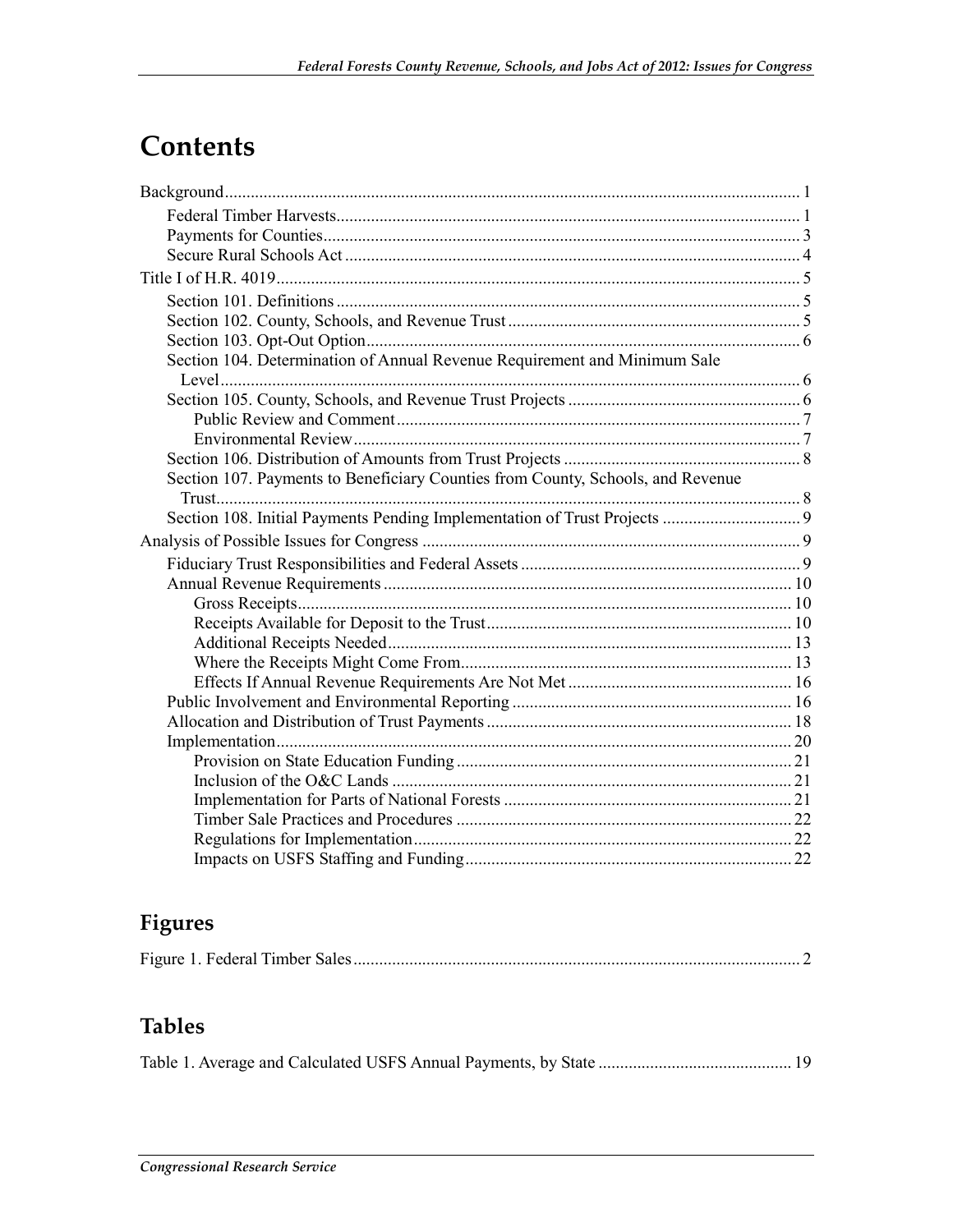## **Contacts**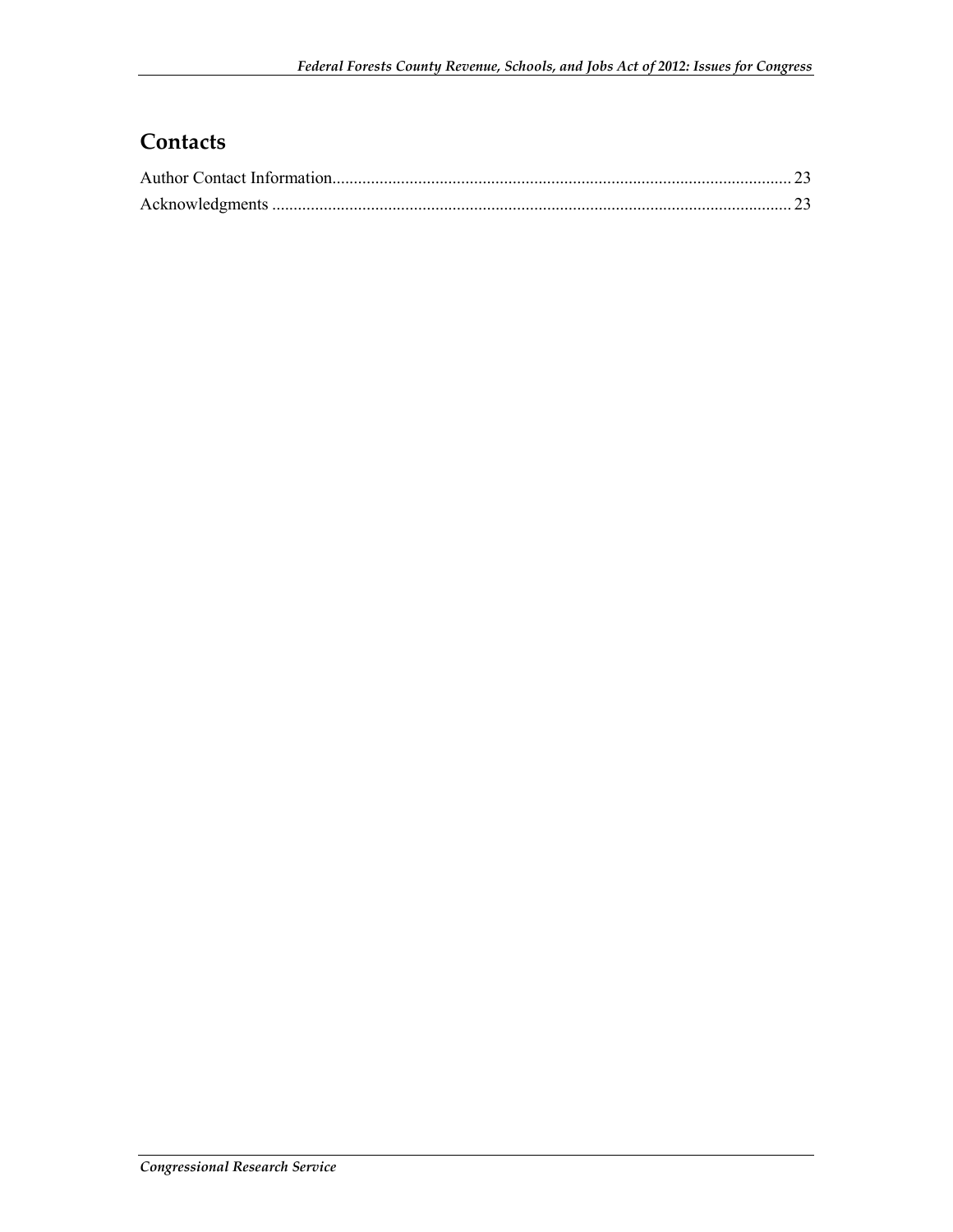Solid is gross receipts from timber sales and most other revenue-generating activities to the states for use on roads and schools in the counties where the national forests are located. of its gross receipts from timber sales and most other revenue-generating activities to the states for use on roads and schools in the counties where the national forests are located. This was intended to compensate localities for the tax-exempt status of federal lands.<sup>1</sup> Similarly, since 1937, the Bureau of Land Management (BLM) in the U.S. Department of the Interior has paid 50% of its gross receipts to the counties containing the "O&C lands" (described below). Payments have declined substantially in many areas due to falling USFS and BLM timber sales. Congress has enacted temporary programs to sustain the payments at higher levels; the most recent such program, the Secure Rural Schools and Community Self-Determination Act of 2000 (SRS), expired following payments made for FY2011. Because of continuing concerns about substantial declines in USFS and BLM timber sales and payments for county roads and schools, Congress is considering related legislation. Title I of H.R. 4019, the Federal Forests County Revenue, Schools, and Jobs Act of 2012, addresses federal land management to provide timber jobs and revenues for county roads and schools.<sup>2</sup> The House Committee on Natural Resources ordered the bill reported on February 16, 2012.

## **Background**

### **Federal Timber Harvests**

The USFS has been selling timber for more than a century. The President was authorized to proclaim national forests (originally called forest reserves) in 1891.<sup>3</sup> Congressional concerns over proclamations by President Grover Cleveland led to provisions in the Sundry Civil Expenses Appropriations Act for FY1898 limiting the forest reservations to specific purposes, including "to furnish a continuous supply of timber for the use and necessities of citizens," and authorizing the sale of "dead, matured, or large growth of trees."<sup>4</sup> The first timber sale was in 1899 to the Homestake Mining Company in South Dakota.

USFS timber sales grew slowly in the subsequent decades. Then, in the 1950s, USFS sales expanded rapidly, fueled by demand from the post-World War II economic expansion and by the decline in timber supply from private forests. (See **Figure 1**.) Except for the 1980 and 1982 recessions, the high USFS timber sale level was sustained through the 1980s. The decline in USFS sales began in 1990 with litigation to protect the northern spotted owl in western Washington, western Oregon, and northwestern California. Though commonly believed to be a result of listing the northern spotted owl as threatened under the Endangered Species Act (ESA),<sup>5</sup>

 1 See CRS Report R42439, *Compensating State and Local Governments for the Tax-Exempt Status of Federal Lands: What Is Fair and Consistent?*, by Ross W. Gorte and M. Lynne Corn.

 $2$  Titles II and III address different issues, and are not covered in this report. Title II amends the Payments in Lieu of Taxes (PILT) Program (16 U.S.C. §§6901-6907; for information on the PILT Program, see CRS Report RL31392, *PILT (Payments in Lieu of Taxes): Somewhat Simplified*, by M. Lynne Corn). Title III addresses the USFS Recreation Residence Program that authorized permits and fees for private cabins on national forest lands; for more information, see the USFS website at http://www.fs.fed.us/specialuses/special-recreation-residence.shtml or contact Carol Hardy Vincent, CRS Specialist in Natural Resources Policy, 7-7266 or chvincent@crs.loc.gov.

<sup>&</sup>lt;sup>3</sup> Act of March 3, 1891 (ch. 561, 26 Stat. 1103), Section 24 (16 U.S.C. §471, repealed in 1976).

<sup>&</sup>lt;sup>4</sup> Act of June 4, 1897 (ch. 2; 30 Stat. 11), 7<sup>th</sup> and 9<sup>th</sup> unnumbered paragraphs under "Surveying the Public Lands" (16 U.S.C. §§475-476, the 9<sup>th</sup> paragraph was repealed in 1976). Commonly referred to as the USFS Organic Act.

 $5$  Act of December 28, 1973 (P.L. 93-205; 16 U.S.C. §§1531-1540). The northern spotted owl was listed as threatened throughout its habitat on July 23, 1990.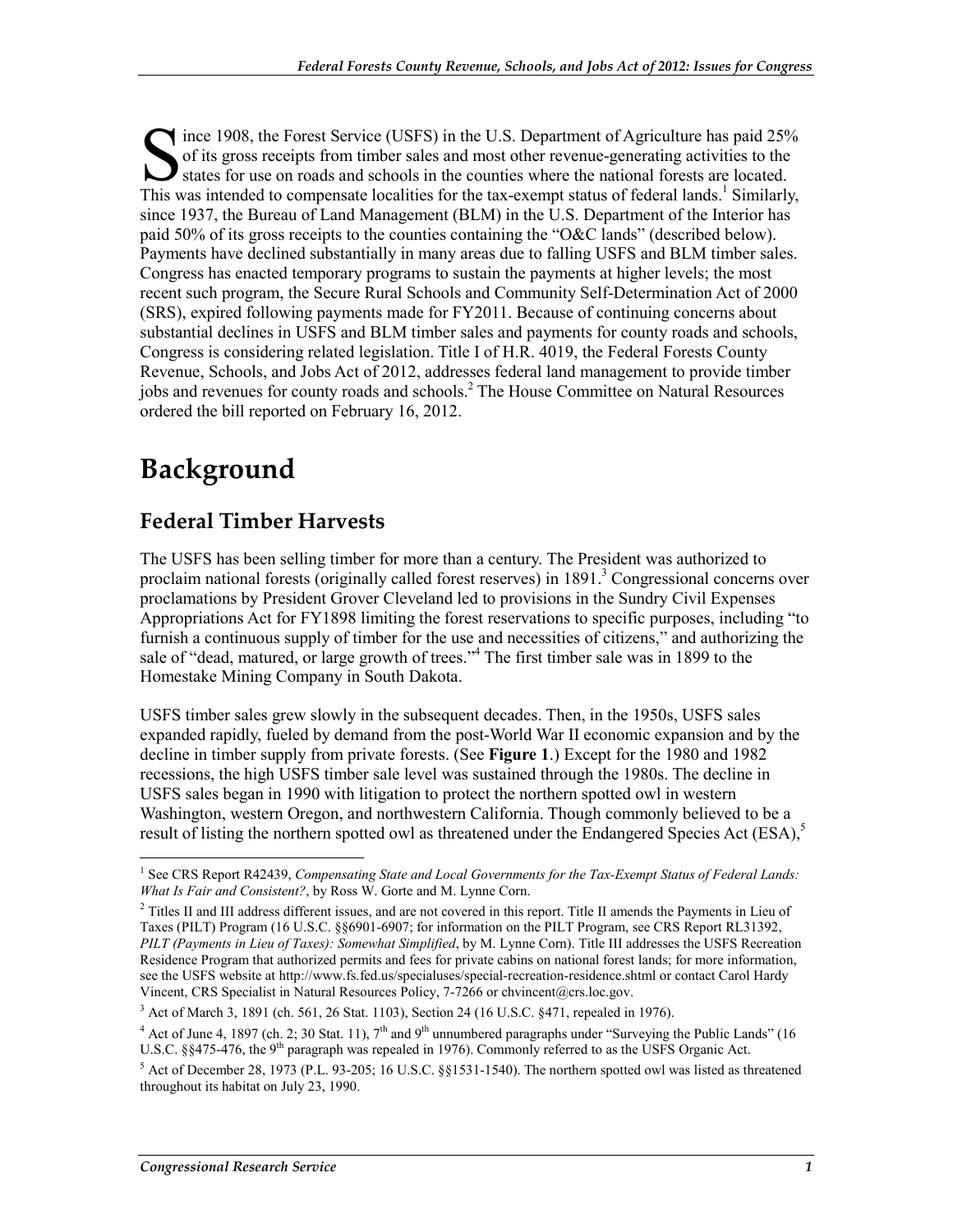the original litigation was primarily under a provision of the regulations to implement the National Forest Management Act of 1976 (NFMA)<sup>6</sup> that required management for viable populations of native species.<sup>7</sup> However, USFS timber sales declined in nearly all regions in the early 1990s, indicating more widespread problems than just northern spotted owls. USFS timber sales have continued at relatively modest levels for the past two decades, owing to continued concerns about the environmental effects of timber sales and relatively weak wood products demand in the United States and globally.





(in thousand board feet)

**Source:** USFS: Doug Crandall, Director, Legislative Affairs, USFS. BLM: Amy Krause, Legislative Specialist, BLM.

**Notes:** USFS timber is harvest level rather than sale level, to avoid the spikes in sales from four very large, longterm (50-year) timber sales issued over the 70-year period. BLM timber is sale level from the O&C lands.

The Bureau of Land Management (BLM) in the U.S. Department of the Interior (DOI) also sells timber. The vast majority (about 95%) of BLM timber sales are from the Oregon and California (O&C) grant lands in western Oregon. These lands were granted to the Oregon and California Railroad Company in 1869 for building a railroad north from the Oregon-California border, and the lands were to be sold to settlers. The 2.5 million acres of timberland in western Oregon were

<sup>&</sup>lt;sup>6</sup> Act of October 22, 1976 (P.L. 94-588; 16 U.S.C. §§1600-1614). The viable population requirement, derived from 16 U.S.C. §1604(g)(3)(B), was at 36 C.F.R. §219.19.

<sup>7</sup> S. L. Yaffee, *The Wisdom of the Spotted Owl: Policy Lessons for a New Century* (Washington: Island Press, 1994).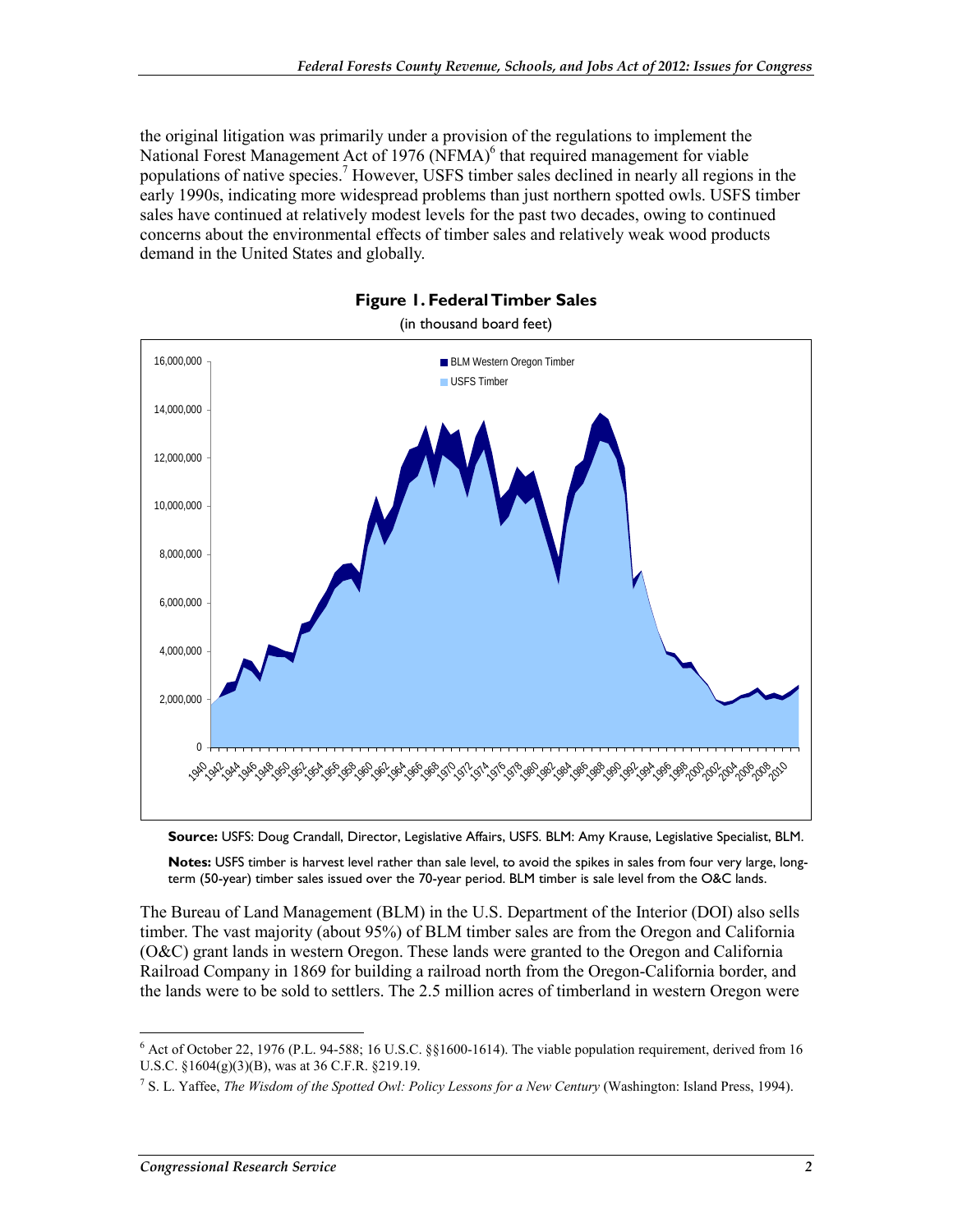returned to ("revested in") federal ownership under a U.S. Supreme Court decision in 1915 for violations of the terms of the grant.<sup>8</sup> The O&C lands are often understood to include the Coos Bay Wagon Road (CBWR) grant lands, 74,547 acres of timberland amid the O&C lands. These lands were granted in 1869 to the Southern Oregon Company to build a military wagon road between Coos Bay and Roseburg, Oregon, and returned ("reconveyed") to federal ownership by an act of Congress in 1919 to terminate litigation over violations of the terms of the original grant. Federal administration of the O&C and CBWR lands was subject to various statutes until Congress directed management by the DOI in the O&C Act of 1937.<sup>9</sup> Management was initially by the General Land Office, which was merged with the U.S. Grazing Service in 1946 to create the BLM. As with USFS timber sales, O&C timber sales declined after 1990, as shown in **Figure 1**, initially owing to protection of northern spotted owl habitat.

### **Payments for Counties**

In 1908, Congress added a provision to the Agriculture Appropriations Act directing the USFS to give 25% of its gross receipts to the states for use on roads and schools in the counties where the national forest lands are located.<sup>10</sup> Thus, the money is paid to the state, and the state determines how much goes toward roads and how much toward schools (or leaves some or all of the discretion to the counties).<sup>11</sup> The state also determines which programs can be funded (e.g., salaries, construction, maintenance, etc.) and which local governmental agency receives the funds (e.g., counties, townships, school districts, etc.), but the state cannot retain any of the funds, even for administrative costs. How much must be spent in each county is calculated by the USFS based on gross receipts from all sources (timber, grazing, special use permits, etc.) and acres in each county for each of the 156 proclaimed national forests.<sup>12</sup> The payment basis was altered in 2008 to provide 25% of a seven-year rolling average of receipts (rather than current-year receipts), to reduce annual fluctuations in payments. The USFS 25% payments to states have mandatory spending authority, and thus the payments are made automatically, unless Congress acts to alter the payments.

The O&C Act of 1937 provided for payments from the O&C lands. The act allocated 50% of receipts directly to the counties for any governmental purpose, 25% for administering the O&C lands (with any remainder returned to the Treasury), and 25% to pay the counties for accrued tax liabilities through March 1, 1938; after the accrued tax liabilities were paid, the 25% was to be used for administering the O&C lands, with any remainder provided to the counties. In practice, after the tax liabilities were paid (by 1952), all of the  $25\%$  has been used to administer the O&C lands, raising the Treasury share to 50%. Thus, the counties receive 50% of receipts. Payments

<sup>&</sup>lt;u>.</u> <sup>8</sup> *Oregon & California Railroad Co. v. United States*, 238 U.S. 393 (1915).

<sup>9</sup> Act of Aug. 28, 1937 (ch. 876, 52 Stat. 874; 43 U.S.C. §§1181a-j).

<sup>&</sup>lt;sup>10</sup> Act of May 23, 1908 (ch. 192; 35 Stat. 251), 6<sup>th</sup> unnumbered paragraph under "Forest Service" (16 U.S.C. §§500). Commonly referred to as the USFS 25% Payments to States Act of 1908.

<sup>&</sup>lt;sup>11</sup> For information on state allocations of USFS payments to road and school programs, see CRS Congressional Distribution Memorandum, *Forest Service Revenue-Sharing Payments: Distribution System*, by Ross W. Gorte, November 19, 1999, available from the authors of this report.

 $12$  The USFS has merged many national forests for administrative and planning purposes, leading to 104 administrative units; such merged forests include the Idaho Panhandle NF (ID and MT), the Arapaho-Roosevelt NF (CO), the Apache-Sitgreaves NF (AZ and NM), the Shasta-Trinity NF (CA), the Mt. Baker-Snoqualmie NF (WA), the National Forests in Texas, the Chequamegon-Nicolet NF (WI), and many more.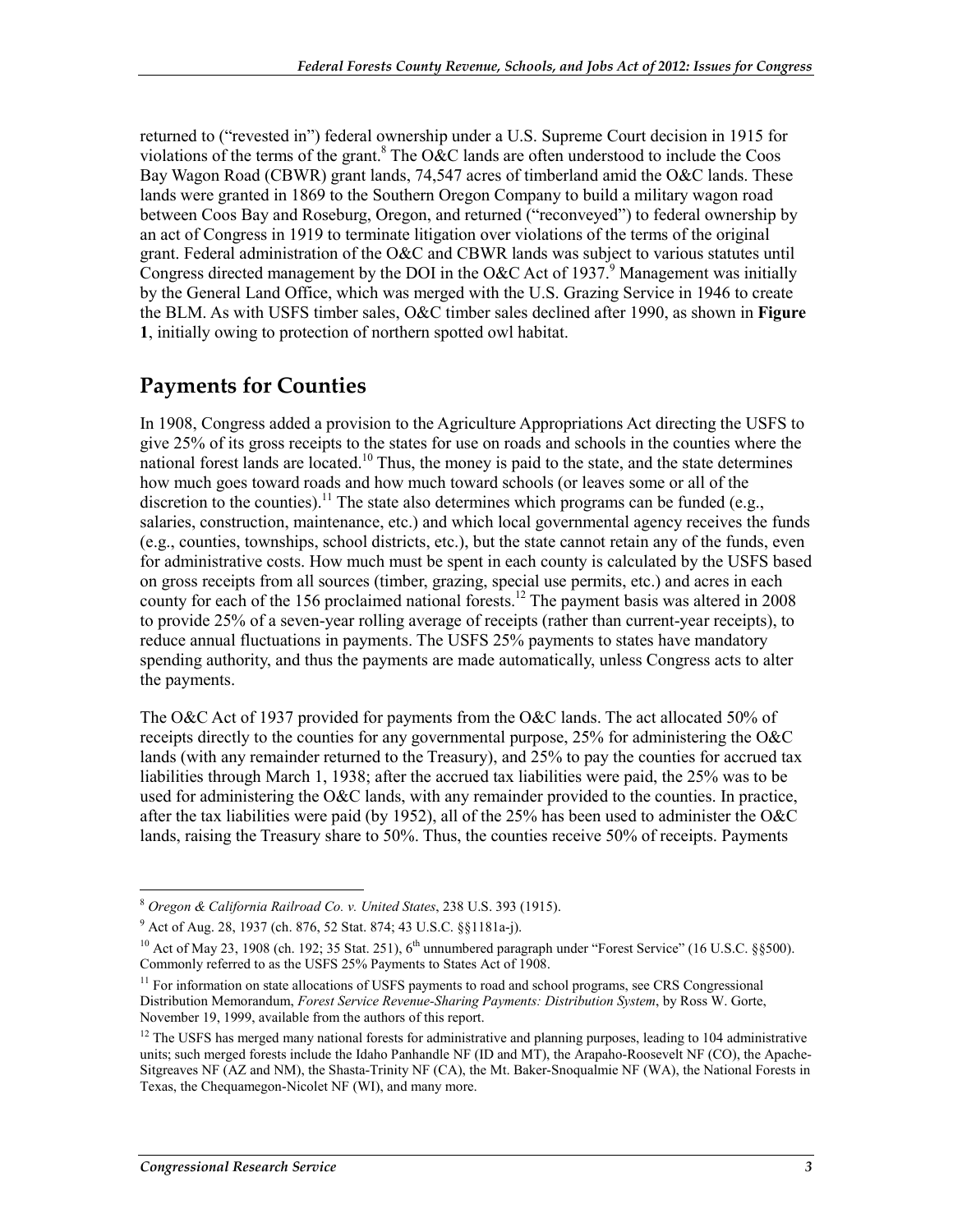for the CBWR lands were not included in the O&C Act, but were included in a later act.<sup>13</sup> The program paralleled the O&C payments: the counties could effectively receive up to 50% of receipts. However, the CBWR act also directed that the payments "be computed by applying the same rates of taxation as are applied to privately owned property of similar character in such counties." Thus, the actual payments are the county tax bills (county tax rates for assessed value of the lands), up to 50% of the receipts from the CBWR lands.

Concern over declining timber sales and thus declining payments, attributed to protecting spotted owls and other species, led President Clinton to propose a 10-year payment program to address regional economic problems resulting from protection efforts that reduced federal timber harvests in the Pacific Northwest. Congress enacted this program in the Omnibus Budget Reconciliation Act of 1993.<sup>14</sup> For 1994, these "spotted owl payments" began at 85% of the average payments between FY1986 and FY1990, and declined by 3 percentage points annually, to 58% in FY2003.

### **Secure Rural Schools Act**

Concerns about declining timber sales and county payments continued and expanded, especially with the declining spotted owl payments and in areas without northern spotted owls. Congress responded with a temporary, optional substitute payment program: the Secure Rural Schools and Community Self-Determination (SRS) Act of 2000. For counties that chose the SRS payments, the program provided payments at the average of the three highest payments between FY1986 and FY1999. (Some counties with USFS lands chose to continue receiving payments of 25% of gross receipts.) Under Title II of SRS, counties receiving payments of \$100,000 or more were required to spend 15%-20% of the payment on reinvestment projects (e.g., watershed improvement, wildfire fuel reduction, etc.) on the federal lands, and under Title III up to 7% could be used for additional specified purposes (e.g., search and rescue on federal lands). SRS payments were authorized for six years, FY2001-FY2006. Congress enacted a one-year extension for FY2007, then amended the SRS law in 2008. The amendment authorized a four-year extension (though FY2011) and modified the payments through a complicated formula that included the average of the three highest payments between FY1986 and FY1999, the eligible federal lands in each county, and relative per capita income in each county. The amended version also included transition payments for several states, and retained the Title II (federal land reinvestment) and Title III (special purposes) provisions of the payments.

The amended SRS payments expired at the end of FY2011, and the USFS and O&C payments will return to their previous historic levels (25% and 50% of receipts, respectively) for FY2012 unless Congress enacts an alternative payment program before September 30, 2012. There have been many issues involved in congressional efforts to reauthorize SRS, as described in CRS Report R41303, *Reauthorizing the Secure Rural Schools and Community Self-Determination Act of 2000*. One of the most significant difficulties has been the need for offsets to fund the reauthorization of the mandatory payments, and Congress continues to examine options on this issue.

One other issue relates to the payments more generally. The issue has been referred to as "linkage." Some observers have noted that, because the counties historically received a share of

<sup>&</sup>lt;sup>13</sup> Act of May 4, 1939 (ch. 144; 53 Stat. 753).

<sup>14</sup> P.L. 103-66; §§13982 and 13983.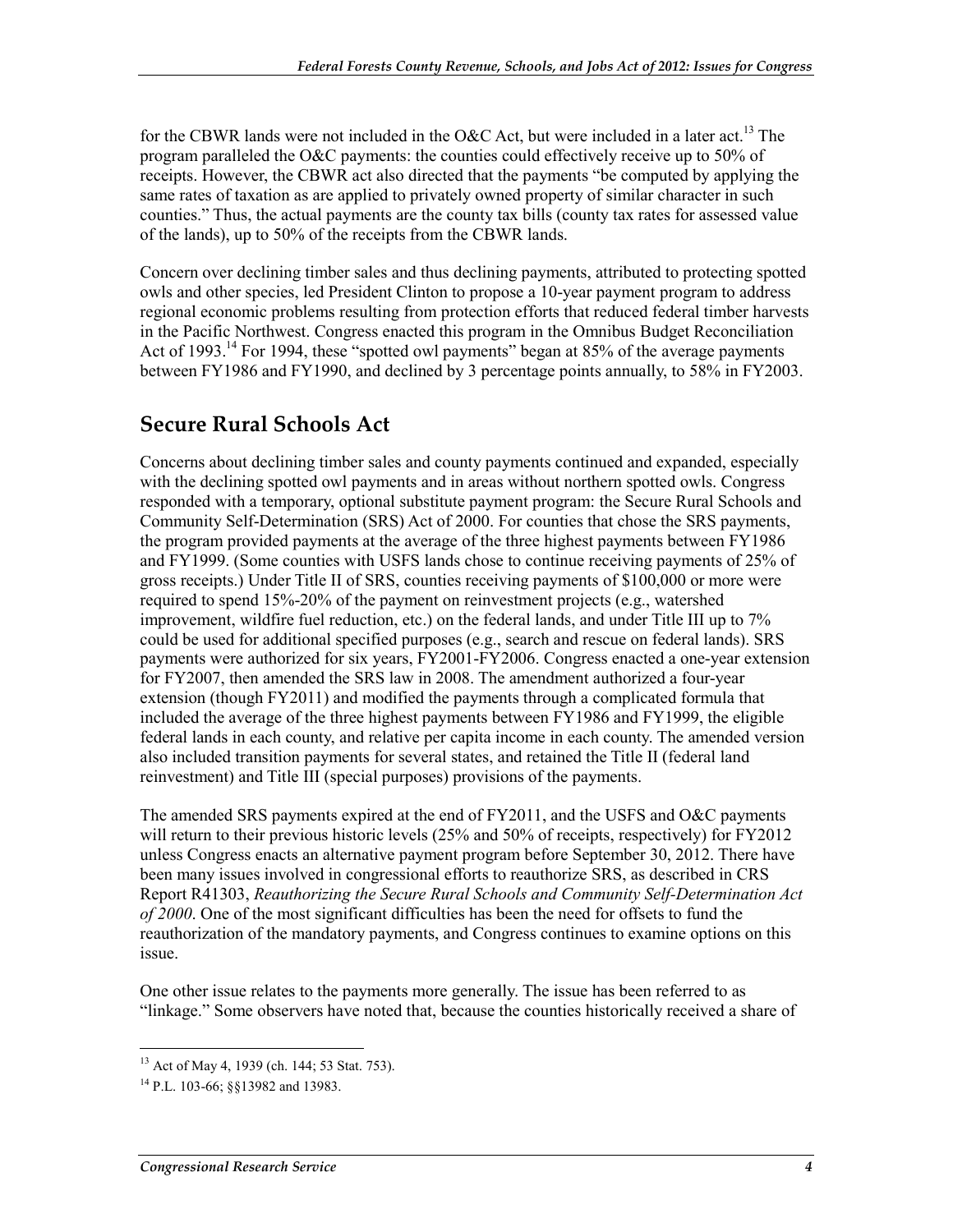revenues, they were rewarded for advocating revenue-generating activities (principally timber sales) and for opposing management that reduced or constrained activities that generate no revenues to the local forest (e.g., protecting commercial or sport fish harvests or designating wilderness areas). Thus, counties often allied themselves with the timber industry, and opposed environmental groups, in debates over USFS and O&C management and budget decisions. Because SRS payments were based on historic payments, and not on current agency receipts, they were seen as "de-linked" from the pressure to produce revenues—a situation desired by many environmental and conservation organizations but opposed by many user groups.

## **Title I of H.R. 4019**

Three bills addressing USFS payments for counties have been introduced in the  $112<sup>th</sup>$  Congress. Two, H.R. 3599 and S. 1692, would extend the SRS Act for five additional years. The other, Title I of H.R. 4019, takes a different approach, and thus warrants a separate analysis. This title of H.R. 4019 is called the County, Schools, and Revenue Trust for Federal Forest Land. It contains eight sections, described below.

### **Section 101. Definitions**

This section contains 14 definitions. Eight are unique to this bill, including defining the Secretary of Agriculture as the "Trustee." Two are common or defined in other sources: "State" (to include the Commonwealth of Puerto Rico, the only territory with national forest lands); and "community wildfire protection plans." The other four include potentially conflicting definitions. "Federal lands," for example, are defined to include the National Forest System and the O&C lands (§101(7)), and the "National Forest System" is then defined in the bill to exclude certain National Forest System lands (§101(9)). "Secretary" is defined as the Secretary of Agriculture (§101(10)), while "Secretary concerned" is defined as the Secretary of Agriculture for National Forest System lands and the Secretary of the Interior for the O&C lands (§101(11)).

#### **Section 102. County, Schools, and Revenue Trust**

This section would establish the County, Schools, and Revenue Trust.<sup>15</sup> It would direct that the Trustee (the Secretary of Agriculture) "has a fiduciary responsibility to beneficiary counties to use … Projects to generate amounts sufficient to satisfy the annual revenue requirements established for units of the National Forest System." It would establish the trust with an appropriation of \$875 million and would direct that the portion of receipts from trust projects, as required in Section  $106(a)(1)$ , be deposited in the trust. It also would prohibit garnishment by or payment to a county creditor; spending other than as directed in Section 107; and offsetting state funding "for local schools, facilities, or educational purposes."

<sup>&</sup>lt;sup>15</sup> For this report, the account is referred to as the trust, and the related projects, payments, and program are called trust projects, trust payments, and the trust program.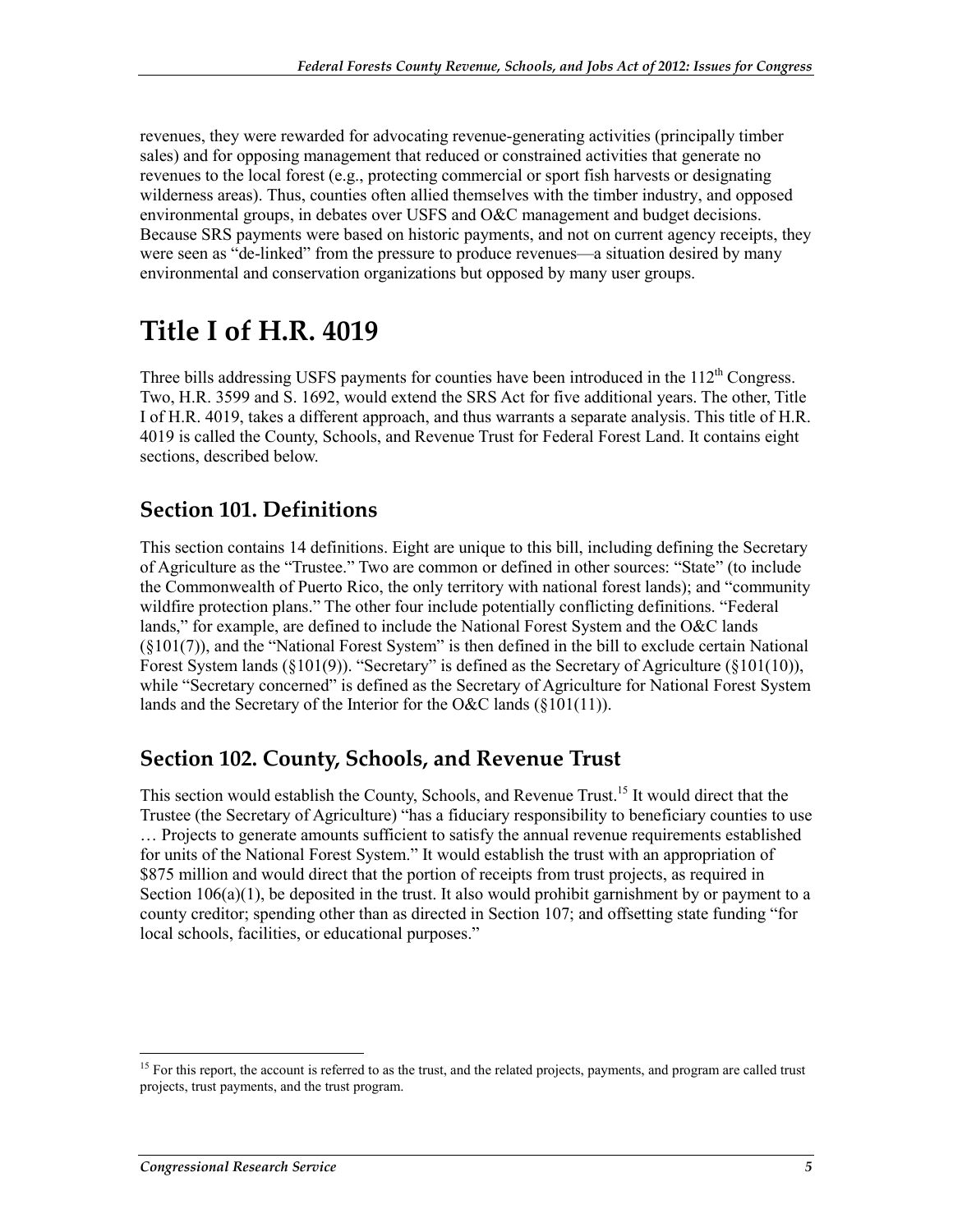## **Section 103. Opt-Out Option**

This section would allow political subdivisions of states (referred to as counties throughout the bill and this report) with National Forest System lands eligible for payments under SRS to elect not to participate; such an election would need to be submitted each year the county chooses not to participate. Counties otherwise would be automatically included in the trust program. The section would prohibit trust projects from commencing on lands in counties that have opted not to participate.

## **Section 104. Determination of Annual Revenue Requirement and Minimum Sale Level**

This section would require the Secretary of Agriculture to determine, for each unit of the National Forest System, the annual revenue requirement for the unit and the minimum sale level for the unit. ("Unit" is not defined.) The annual revenue requirement is defined  $(\S 101(1))$  as 60% of the "average annual gross receipts from the unit during the 20-year period beginning with" FY1980 (i.e., FY1980-FY1999).

The minimum sale level is defined (§101(8)) as 50% of the "average annual chargeable timber volume (as measured in net sawtimber volume) sold from the unit during the period beginning with fiscal year 1980 through fiscal year 2000" (i.e., for the 21-year period). Chargeable volume is defined  $(\xi 101(4))$  as "the volume of timber and other forest products that is counted toward meeting the allowable sale quantity of a unit of National Forest System land based on the regionally applicable utilization and merchantability standards." Allowable sale quantity is a provision that limits USFS timber sales to "a quantity equal to or less than a quantity which can be removed from such [national] forest annually in perpetuity on a sustained-yield basis."<sup>16</sup> Accordingly, Section 104 might cause management problems for forest supervisors for meeting the minimum sale level, if it conflicted with maintaining a perpetual supply.

## **Section 105. County, Schools, and Revenue Trust Projects**

This section would provide for the implementation and review of projects that provide funds to be deposited in the trust. Trust projects would include any projects, but "may not exceed the number of projects necessary to meet the annual revenue requirement." Trust projects could not occur on National Forest System lands in counties that opt out of the trust program, in components of the National Wilderness Preservation System,<sup>17</sup> on lands where Congress had prohibited timber harvesting,<sup>18</sup> or on lands "over which administrative jurisdiction was assumed by the Forest

<sup>&</sup>lt;sup>16</sup> Allowable sale quantity is an administratively established term derived from §13 of the Forest and Rangeland Renewable Resources Planning Act of 1974 (RPA; P.L. 93-378), as amended by the National Forest Management Act of 1976 (NFMA; P.L. 94-588); 16 U.S.C. §1611.

<sup>&</sup>lt;sup>17</sup> The Wilderness Act (P.L. 88-577; 16 U.S.C. §§1131-1136) established a system of federal lands designated by Congress to be managed under specified provisions that prohibited timber harvesting and most other commercial activities. For more information, see CRS Report R41649, *Wilderness Laws: Statutory Provisions and Prohibited and Permitted Uses*, by Ross W. Gorte.

<sup>&</sup>lt;sup>18</sup> It is unclear how this relates to limitations on timber harvesting established by Congress other than prohibitions; for example, Congress directed that "scheduled timber harvesting" be planned so as to protect wild and scenic rivers in §§10 and 12 of the Wild and Scenic Rivers Act of 1968 (P.L. 90-542; 16 U.S.C. §§1271-1287).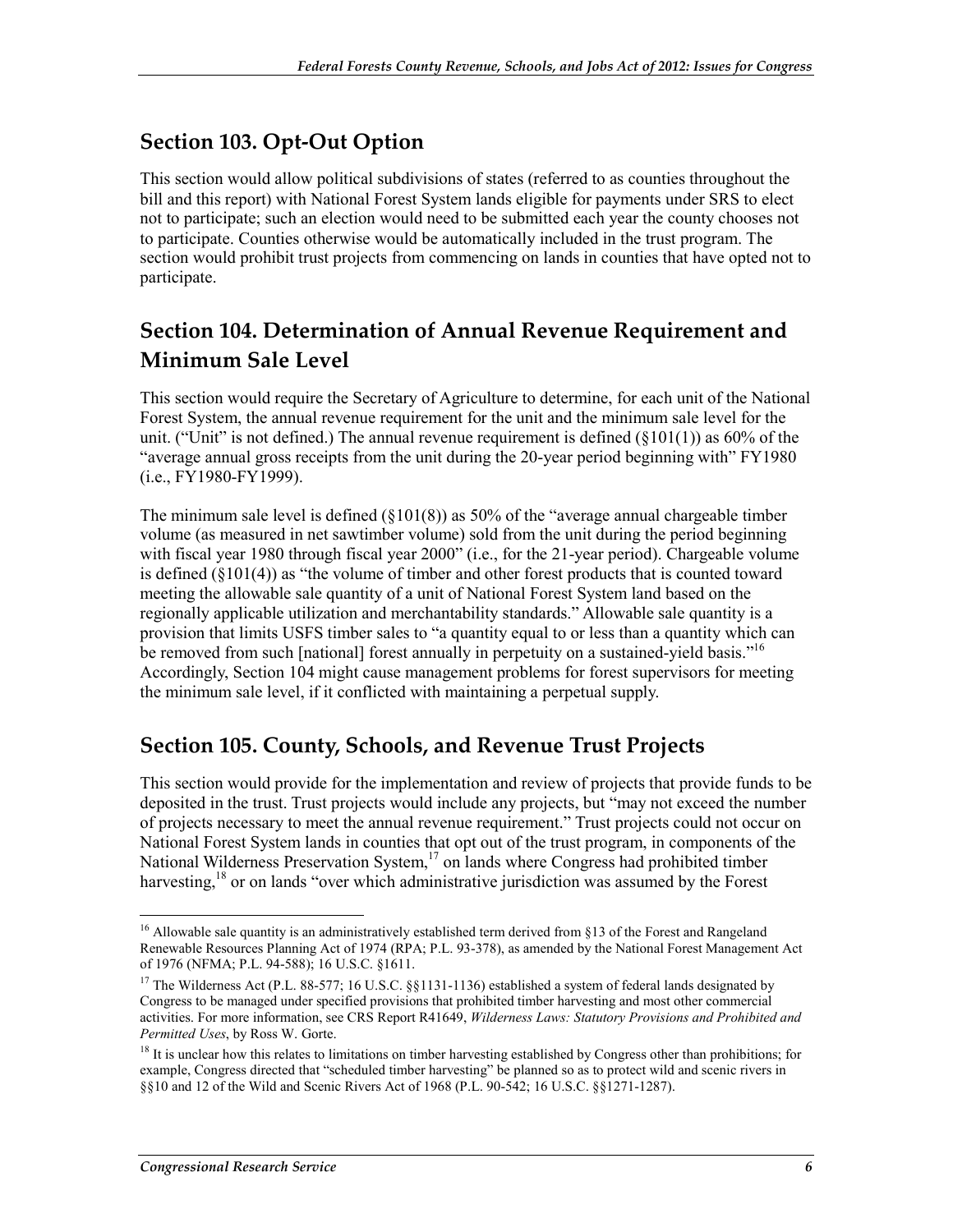Service under section 311." It is not clear to what this latter provision refers, as there is no Section 311 in the bill. Section 105 also would direct that trust projects be consistent with the standards and guidelines in the NFMA plans for each National Forest System unit, but also would allow the standards and guidelines to be modified for each trust project. Thus, it is not clear what role existing land management plans would have in the proposed trust system.

Section 105(d) would provide for public review, public comments, and environmental review. Section 105(e) would direct that the provisions of this section, for implementing trust projects, are "deemed to be compliance with the requirements of" the Forest and Rangeland Renewable Resources Planning Act of 1974 (RPA),<sup>19</sup> the National Forest Management Act of 1976 (NFMA),<sup>20</sup> the Multiple Use-Sustained Yield Act of 1960 (MUSYA),<sup>21</sup> the National Environmental Policy Act of 1969 (NEPA),<sup>22</sup> and the Endangered Species Act of 1973 (ESA).<sup>23</sup> Accordingly, the reviews, appeals, and analyses offered by these statutes would be superseded by the abbreviated process within H.R. 4019.

#### **Public Review and Comment**

Section 105(d)(1) would establish a notice and comment process for trust projects. Proposed projects would require a *Federal Register* notice, and the public would have 30 days to provide written comments on the proposals. After considering the written comments, the decision-maker would be required to issue a final decision within 90 days after the end of the comment period. This would require another *Federal Register* notice, marking the start of a 30-day objection period. Only parties who submitted written comments on the proposed projects could submit written objections. However, there is no provision that would require consideration of the written objections. This process is identified as the sole means for the public to seek administrative review of trust projects.

#### **Environmental Review**

Section 105(d)(2) would require an environmental report on each proposed trust project within 180 days of the initial *Federal Register* notice, as much as 30 days after the deadline for written comments on the project's final decision. For catastrophic events, defined as events that have caused or will cause severe damage to National Forest System lands  $(\S101(3))$ , the deadline would be shortened to 30 days, with public comment and objection periods shortened as necessary. The environmental review would include an evaluation of environmental impacts "to the extent the Secretary considers appropriate and feasible," including any effect on threatened or endangered plants or animals listed under ESA. The environmental review also would include the public comments and objections and any response, as well as modifications needed "to ensure the annual revenue requirement is met." The environmental report would not be allowed to cost more than one-third of the estimated receipts generated by the project. It is not clear whether the environmental review would be published or otherwise available to the public. Finally, the environmental report would not be subject to judicial review.

<sup>1</sup> 19 P.L. 93-378; 16 U.S.C. §§1600-1616.

<sup>20</sup> P.L. 94-588; 16 U.S.C. §§1600-1616, et al.

<sup>21</sup> P.L. 86-517; 16 U.S.C. §§528-531.

<sup>22</sup> P.L. 91-190; 42 U.S.C. §§4321-4347.

<sup>23</sup> P.L. 93-205; 16 U.S.C. §§1531-1540.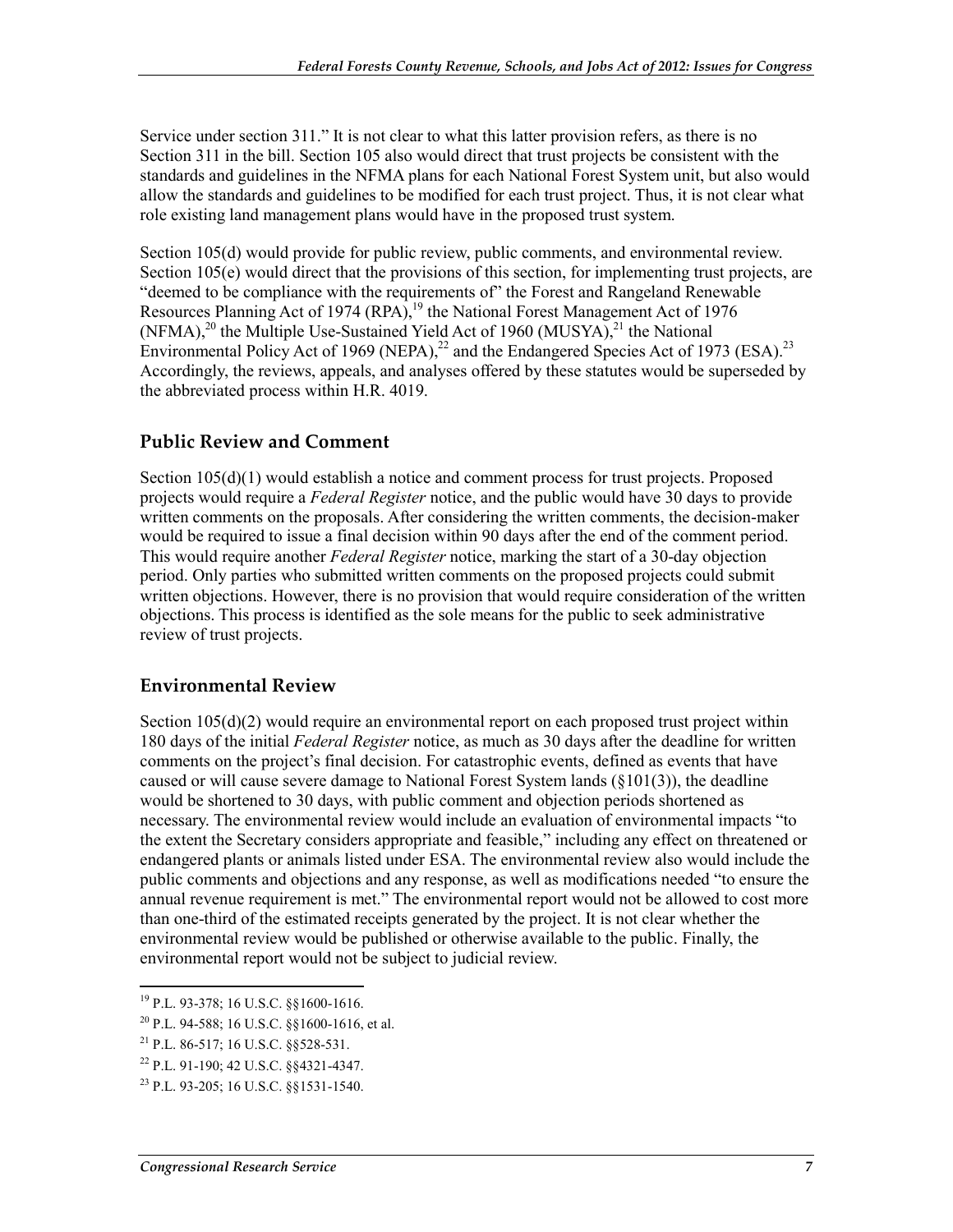#### **Section 106. Distribution of Amounts from Trust Projects**

This section would allocate receipts from trust projects:

- 65% would be deposited in the trust; and
- 35% would be "deposited in the general fund of the Treasury for use ... in such amounts as may be provided in advance in appropriation Acts, for the Forest Service." Of this amount, up to 1% would be available for "performance-based" cash awards ... to employees of the Forest Service who assist a unit in exceeding its minimum sale level for the fiscal year."

## **Section 107. Payments to Beneficiary Counties from County, Schools, and Revenue Trust**

This section would direct that all deposits to the trust be distributed to the states each year as soon as practicable after the end of the fiscal year. Section 107(a) would direct each state's allocation "to the beneficiary counties in the manner provided by" SRS Section  $102(c)(1)$ . That section of SRS directed allocations among the counties in accordance with the USFS 25% Payments to States Act and the Weeks Law.<sup> $24$ </sup> These two laws direct the states to spend the money on roads and schools *in* the counties where the national forests are located; the money is not necessarily paid *to* the counties, and some states direct the payments to school districts or other local governmental entities. The USFS 25% payment allocation within each state is based on the receipts from each proclaimed national forest and the acreage of each county within each proclaimed forest.

Section 107 is silent concerning the allocation among the states. It could be based on the current receipts from each proclaimed national forest, as is done under the USFS 25% Payments to States Act and the Weeks Law. However, it also could be based on the complicated formula in SRS, based on each county's share of historic receipts and of eligible lands, adjusted by relative per capita income.

Section 107(b) would direct use of the trust payments in accordance with SRS Sections  $102(c)(2)$ and (d). SRS Section  $102(c)(2)$  directed use of payments in accordance with the USFS 25% Payments to States Act and the Weeks Law—that is, on roads and schools as determined by each state. SRS Section 102(d) required that, for counties with payments greater than \$350,000 in a fiscal year, 80%-85% of the payment must have been used in accordance with Section 102(c)(2). Up to 7% of the remainder could be used for certain projects, as specified in SRS Title III (e.g., for search-and-rescue or for local wildfire protection). The remaining funds were to be used as specified in SRS Title II—reinvested in projects on the federal lands in accordance with recommendations of local resource advisory committees (RACs) and approval of the Secretary. Counties with smaller annual payments were excused from some or all of allocation to Title II and Title III projects. Section 107(b) is silent on whether the Title II projects can be done as trust projects in accordance with the implementation provisions of Section 105.

<sup>&</sup>lt;u>.</u> <sup>24</sup> Act of March 1, 1911 (ch. 186, 36 Stat. 961; 16 U.S.C. §500).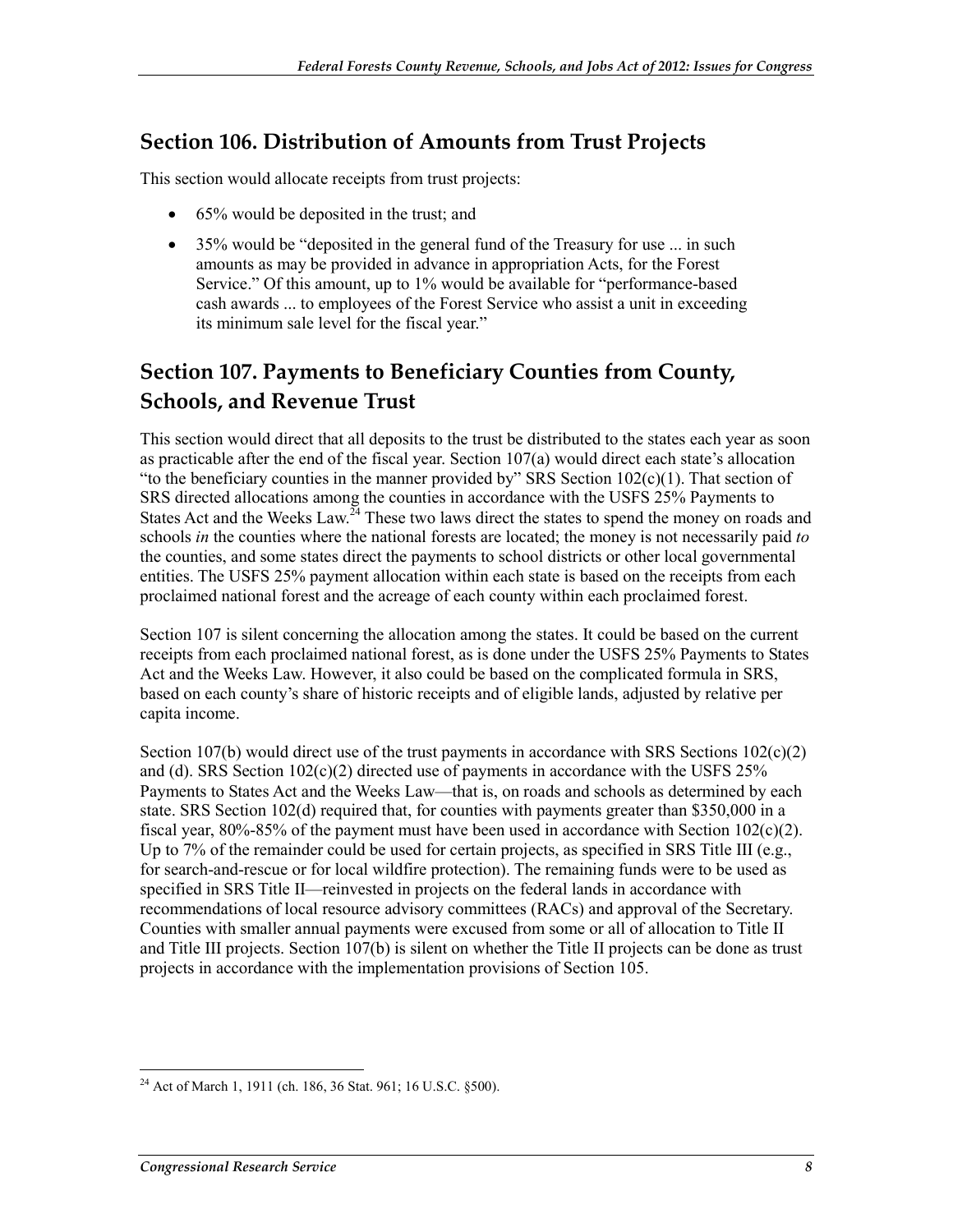## **Section 108. Initial Payments Pending Implementation of Trust Projects**

This section would direct allocations of the appropriations provided to the trust for the first two fiscal years. For FY2012, the Secretaries would make payments to beneficiary counties equal to the FY2010 SRS payments. For FY2013, the payments would be 75% of the FY2012 payments. The payments would be used in accordance with the provisions directed in Section 107(b).

## **Analysis of Possible Issues for Congress**

Title I of H.R. 4019 raises many possible issues for Congress. The bill would shift the focus of management for some federal lands to generating revenues for counties, possibly at the expense of providing benefits to the American people for current and future generations, but also possibly creating jobs in the timber industry. It would presume that the new management focus complies with many existing statutes that require informing the public about possible impacts of decisions and alternatives (NEPA), protecting rare plants and animals (ESA), and assuring sustained forest ecosystems (NFMA). This would effectively eliminate the external enforcement of these provisions for projects on many federal lands. There are also many technical implementation questions. Specific issues are discussed below.

In addition, while it appears that H.R. 4019 is intended as a substitute for USFS 25% payments to states and O&C 50% payments to counties, nowhere does the bill direct that these payments not be made. Thus, the trust payments would apparently be in addition to the USFS 25% and O&C 50% payments. However, the bill includes no direction on deposits to the National Forest Fund to make the USFS 25% payments.

## **Fiduciary Trust Responsibilities and Federal Assets**

The bill would establish a fiduciary responsibility to the Secretary of Agriculture as trustee for the trust. Typically, a trust is a collection of assets to be administered by its trustee for the beneficiaries, typically to provide income while preserving the assets of the trust. The beneficiaries of the income and of the assets can differ; for example, some trusts are established to provide a surviving spouse with income while maintaining the assets for the children.

In H.R. 4019, the trust is defined as the income, not as the assets. The bill would establish a responsibility to produce income, but is unclear on the responsibilities of the agency and the means citizens might have to protect the assets—the federal lands and resources. H.R. 4019 would constrain some of the opportunities to challenge management decisions on trust projects to produce income for the counties. It is not clear whether the trust requirements to manage for income to the counties would outweigh long-term management to maintain the assets.

The counties would be the principal beneficiaries of the trust, but would appear to bear few of the responsibilities or costs associated with the implementation and administration of the trust. That is, the costs to prepare and administer trust projects to produce income for the counties are borne by the federal government. In addition to the costs of the trust projects, there would also likely be costs to establish and administer the trust, also borne by the federal government. While 35% of the receipts from trust projects could be made available in advance in appropriations acts, it is unclear whether this funding would be sufficient to cover the costs of implementing the trust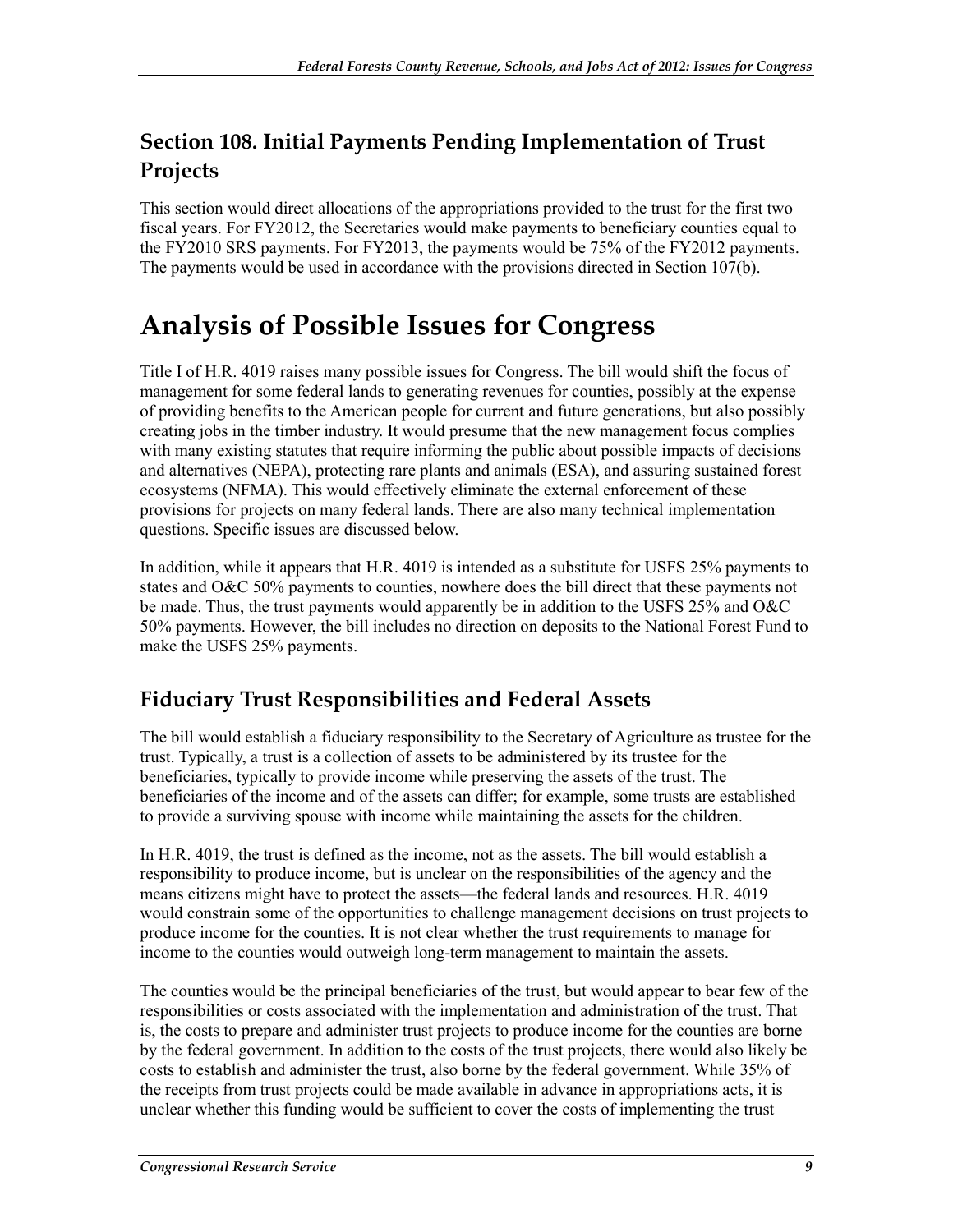projects and administering the trust. It is also unclear whether this funding would be supplemental to or in lieu of annual appropriations.

#### **Annual Revenue Requirements**

H.R. 4019 would establish an annual revenue requirement of 60% of the average annual gross receipts from each National Forest System unit between FY1980 and FY1999. This provision raises a number of potential questions for Congress. For example, it may be unclear to some why 60% of annual gross receipts from FY1980 through FY1999 was selected for the bill; the committee and subcommittee press releases and statements from the chairmen do not include explanations for either the level or the selected period. (The eligibility period under SRS was FY1986 through FY1999.) Other possible questions include what would be included in "gross receipts"; what receipts would be available to make the specified payments; what additional receipts would be needed to make the specified payments; and where those receipts might come from.

#### **Gross Receipts**

The bill does not define "gross receipts." For USFS 25% payments to states, "gross receipts" include some receipts but not others. For example, timber purchaser deposits to the Knutson-Vandenberg (K-V) Fund and deposits in the Salvage Timber Sale Fund are included as receipts for USFS 25% payments.<sup>25</sup> In contrast, timber purchaser deposits for brush disposal, fees for forest botanical product harvests, and recreation fees under the Federal Lands Recreation Enhancement Act are exempt from the USFS  $25\%$  payments.<sup>26</sup> Thus, the basis for calculating the 60% of gross receipts is unclear. If the gross receipts subject to the annual revenue requirement in the bill were the average gross receipts from FY1980 through FY1999 used to determine the USFS 25% payments to states, then the annual revenue requirement nationally would likely be about \$550 million to \$600 million. However, the actual annual revenue requirement could be higher or lower than this estimate, depending on a host of estimates and assumptions about options and future receipts.

#### **Receipts Available for Deposit to the Trust**

The above discussion of gross receipts suggests several categories of receipts that could be deposited in the trust. One category of receipts that could be deposited in the trust are those currently deposited in the National Forest Fund (NFF). This is a receipt account that accumulates USFS receipts which are not deposited directly into an account with mandatory spending

<sup>&</sup>lt;sup>25</sup> Deposits to the K-V Fund (Act of June 6, 1930; ch. 416, 46 Stat. 527; 16 U.S.C. §§576-576b) were defined as receipts for receipt-sharing in §16 of NFMA, even though up to 100% of timber sale receipts can be deposited in the fund. Similarly, deposits to the Salvage Sale Fund (NFMA §14(h); 16 U.S.C. §472a(h)) were defined as receipts for receipt-sharing in the 6<sup>th</sup> unnumbered paragraph under "Administrative Provisions, Forest Service" in P.L. 102-381 (Department of the Interior and Related Agencies Appropriations Act for FY1993), even though up to 100% of timber sale receipts can be deposited in the fund.

<sup>&</sup>lt;sup>26</sup> See the authorizing language in each of the relevant statutes: respectively, Act of August 11, 1916 (ch. 313, 39 Stat. 446; 16 U.S.C. §490); P.L. 106-113 (Consolidated Appropriations Act for FY2000), Appendix C, §339 (16 U.S.C. §528 note); and P.L. 108-447 (Consolidated Appropriations Act for FY2005), Division J, Title VIII (16 U.S.C. §§6801-6814).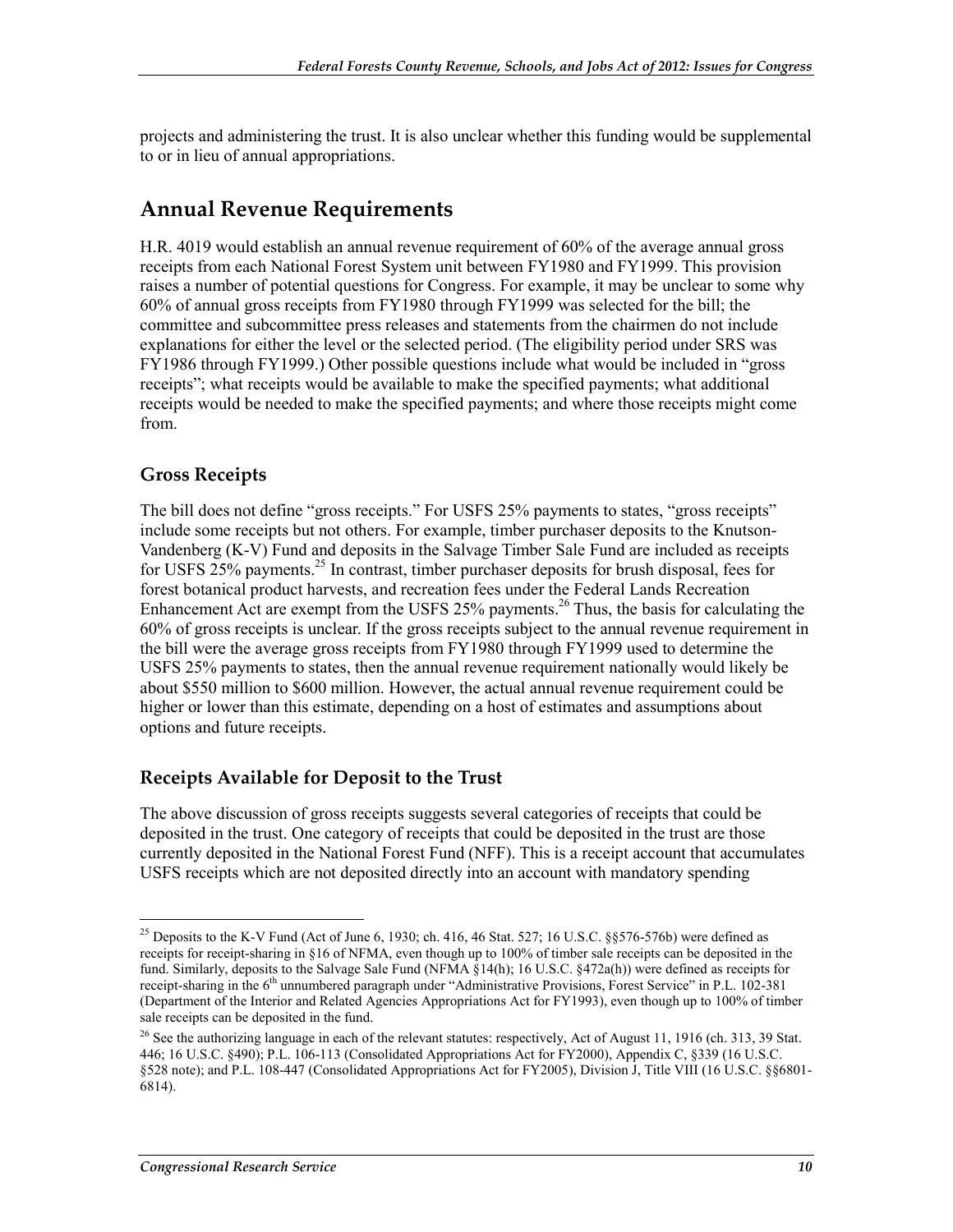authority (an MSA).<sup>27</sup> Congress has directed many of the NFF funds to be used for specific purposes, such as the 10% Roads and Trails Fund. The USFS has historically reported on NFF deposits in its annual budget justification, although that table was not included in the FY2013 budget justification. Many of the various land and resource uses generate receipts:

- Timber sales—\$18.8 million annually for FY2008-FY2010, after deducting the mandatory spending from NFF deposits (\$7.6 million annually).
- Grazing fees—\$1.9 million annually for FY2008-FY2010, after deducting the mandatory spending from NFF deposits (\$3.3 million annually).
- Minerals—\$45.3 million annually for FY2008-FY2010, after deducting the mandatory spending from NFF deposits (\$0.2 million annually). Of this amount, \$44.0 million annually for FY2008-FY2010 was collected by the Minerals Management Service (MMS) in the U.S. Department of the Interior (now the Office of Natural Resource Revenues) and deposited in the NFF; because the collections are not USFS receipts, it is not certain whether they can be identified as trust projects and deposited in the trust.
- Recreation fees—\$44.2 million annually for FY2008-FY2010, after deducting the mandatory spending from NFF deposits (\$7.6 million annually). This does not include recreation fees under the Federal Lands Recreation Enhancement Act (FLREA), since these collections are deposited directly into an MSA.
- Fees for land uses and power—\$16.9 million annually for FY2008-FY2010, after deducting the mandatory spending from NFF deposits (\$3.3 million annually).

Thus, NFF funds for FY2008-FY2010 that could have been available for the trust would have averaged \$127.1 million annually, if MMS deposits were included, or \$83.1 million annually, if the MMS were not included.

One possible source of funds for the trust could be funds deposited in many of the MSAs. It is unclear whether the provisions of H.R. 4019 could override previous statutes on the disposition of receipts to the MSAs. For certain accounts associated with timber sales, the USFS determines the amount deposited (if any) in each of the MSAs. These accounts include:

- The Knutson-Vandenberg (K-V) Fund—\$101.9 million annually for FY2008-FY2010. These funds are a portion of timber sale receipts currently used for reforestation, timber stand improvement, and mitigation and enhancement of other resources in timber sale areas.
- The Salvage Sale Fund—\$27.0 million annually for FY2008-FY2010. These funds are a portion of timber sale receipts currently used to prepare and administer additional salvage timber sales.
- Brush Disposal—\$7.5 million annually for FY2008-FY2010. These funds are additional deposits from timber purchasers currently used to clean up the "slash" (tree tops and limbs) in timber sale areas.

<sup>27</sup> For a description of the USFS MSAs, see CRS Report RL30335, *Federal Land Management Agencies' Mandatory Spending Authorities*, coordinated by Ross W. Gorte.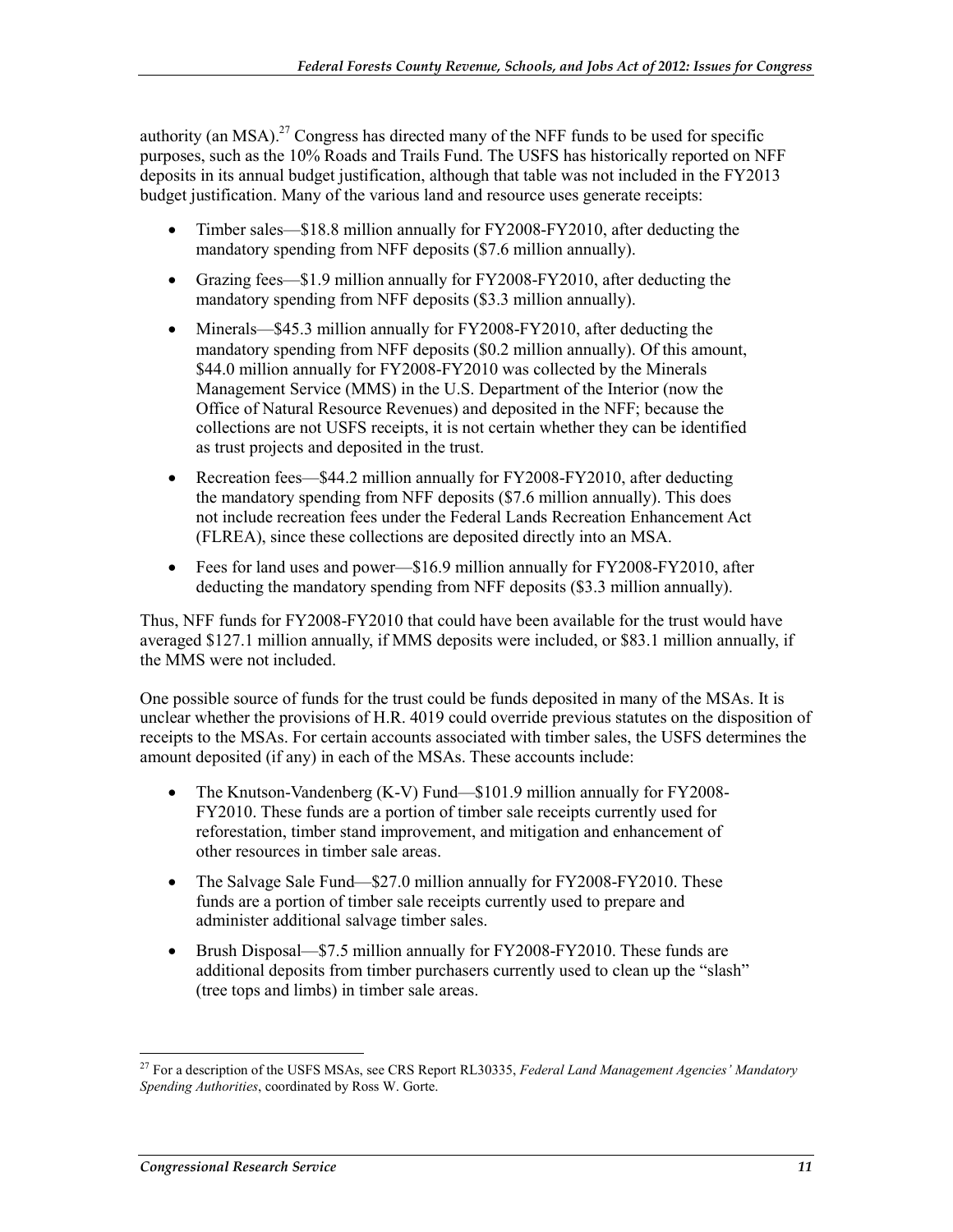• Stewardship Contracting retained receipts—\$5.5 million annually for FY2008- FY2010. Stewardship contracts are special timber sales where the USFS is authorized to require additional land and resource treatments in exchange for lower timber payments; the USFS is also authorized to retain any receipts generated by stewardship contracts to be used for additional stewardship contracting activities.

Because the USFS determines the amount deposited in the first three of these accounts, and can choose not to undertake stewardship contracting, the agency could substantially expand the funds available for the trust. The K-V and Salvage Sale Funds could be directly deposited in the trust, while reducing or halting the use of brush disposal and stewardship contracting would likely increase the bid prices for USFS timber sales.<sup>28</sup> The total amount available from these accounts that could have been available for the trust averaged \$141.9 million annually for FY2008- FY2010.

Funds directed to be deposited into other MSAs might also be diverted to the trust. The statutes establishing these many MSAs direct the deposit of specified receipts into these accounts. However, the USFS might be able to designate the activities generating these receipts as trust projects, shifting funds from the MSAs to the trust. The total amount available from these accounts that could have been available for the trust averaged \$124.0 million annually for FY2008-FY2010. While many of the accounts are relatively modest (less than \$5 million annually), two accounts are relatively large:

- Recreation fees under FLREA—\$64.4 million annually for FY2008-FY2010. These funds have been used primarily to address the \$5.5 billion backlog of deferred maintenance in the national forests.
- The 10% Roads and Trails Fund—\$14.0 million annually for FY2008-FY2010. These funds were originally set aside to supplement appropriations for road construction; at various times, they have been returned to the U.S. Treasury to offset USFS road appropriations, although for several years they were authorized to be used for other forest health activities in the national forests.

There are a few MSAs that are unlikely to be available for the trust. These accounts include funds for specific purposes that would not have been deposited into the accounts without use for those purposes. The largest account is Restoration of Lands and Improvements, which accumulates recoveries from cash bonds, forfeitures, judgments, settlements, and the like from contractors who fail to complete the required work; the funds are used for others to complete the work. Similarly, the Cooperative Work account includes deposits from contractors and cooperators for commensurately funding jointly beneficial work (e.g., USFS expenditures to maintain jointly used roads). The total amount from these accounts averaged \$67.7 million annually for FY2008- FY2010, but would probably not be available for the trust.

<sup>&</sup>lt;sup>28</sup> Reducing required deposits for brush disposal or additional contract requirements in stewardship contracts would allow timber purchasers to bid more for the timber itself, although the rise in timber prices might be less than the reduced costs in areas with little or no competitive bidding for federal timber.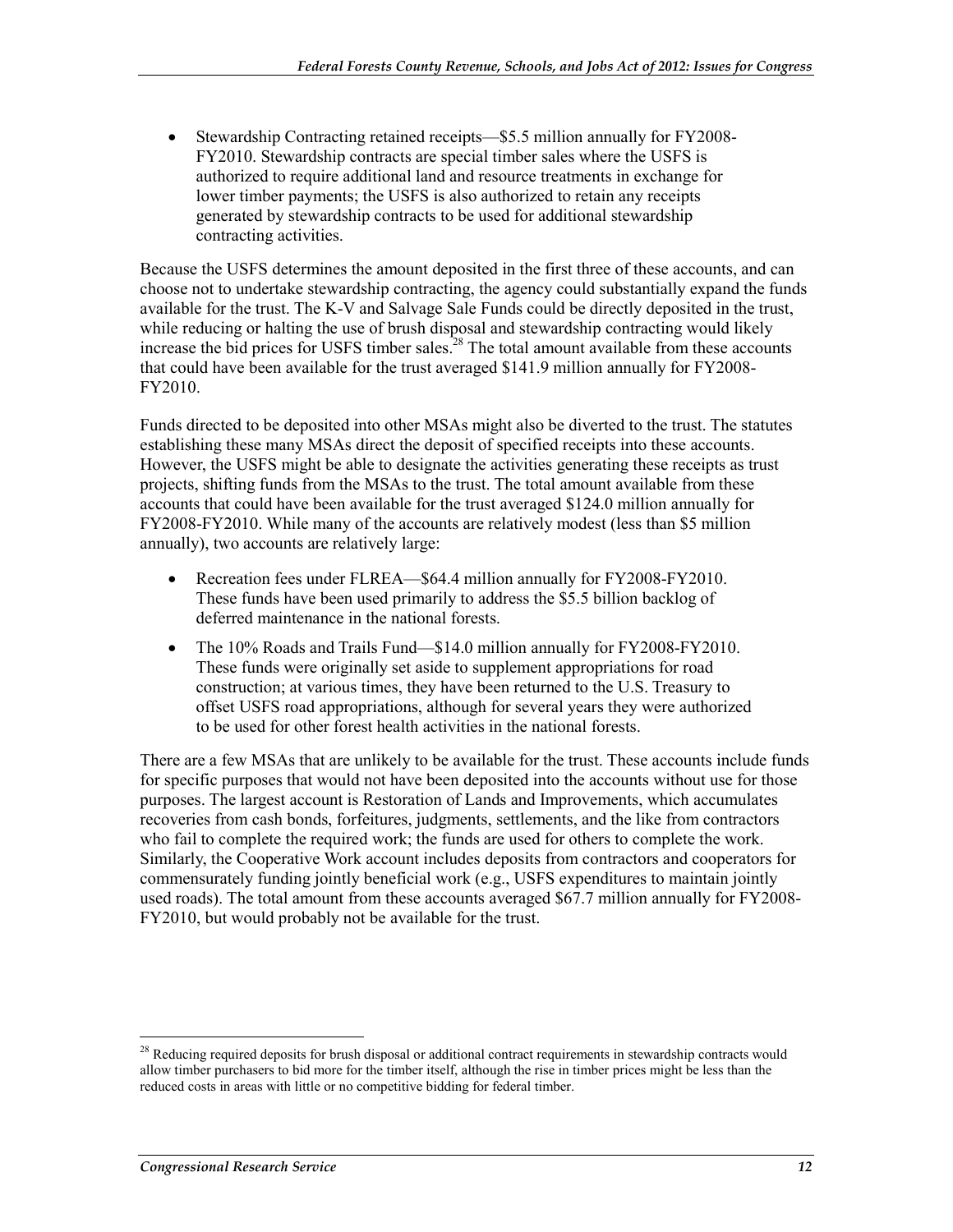#### **Additional Receipts Needed**

The discussion of sources suggests that current NFF receipts could provide about \$83 million to \$127 million annually, depending on the availability of the MMS deposits. Reducing or eliminating the use of the several timber-related MSAs, and depositing those receipts in the trust, could generate another \$142 million annually. Shifting deposits from the other MSAs, excluding the last group (whose funds likely would not be available for the trust), could add another \$124 million to the trust. Thus, if the USFS chose (and were able) to designate all these activities as trust projects and deposit all the receipts in the trust, total deposits in FY2008-FY2010 could have been as much as \$349 million to \$393 million annually.

As described above, the trust would likely need receipts of about \$550 million to \$600 million annually. If only current NFF receipts were deposited in the trust, additional annual requirements could range from \$423 million to \$517 million. As NFF deposits from timber harvests averaged \$18.8 million annually for FY2008-FY2010, timber sales would need to increase by more than 20 times above the average timber harvest level of FY2008-FY2010 (2.6 billion board feet (bbf)) to generate sufficient funds. This could lead to annual USFS timber harvests increasing to as much as or more than the current annual timber harvest level from all lands (federal and nonfederal) in the United States. Thus, the USFS would have to alter the way it has been selling timber and/or allocating receipts.

If the timber receipts deposited in the timber-related MSAs were allocated to the trust as receipts from trust projects, the need for additional annual requirements would be reduced. NFF and timber-related MSA deposits averaged about \$161 million for FY2008-FY2010. Thus, the additional funds needed for the trust would be about \$281 million to \$375 million. With this allocation, timber sales would need to increase by more modest, but still substantial, amounts about 175% to 233% above current levels. This would imply USFS sale levels of about 7.2 bbf to 8.7 bbf. While roughly triple the harvest levels of the past 20 years, these would be within historic levels. (See **Figure 1**, above.)

If all activities that provide funds for MSAs were designated to be trust projects, the additional annual requirements would be reduced to about \$157 million to \$251 million. Using additional timber receipts (deposits to the NFF and timber-related MSA deposits, about \$161 million annually for FY2008-FY2010) would require increasing timber sales between 98% and 156%, 5.1 bbf to 6.7 bbf, double or more the FY2008-FY2010 average of 2.6 bbf.

#### **Where the Receipts Might Come From**

#### *Additional Timber Sales*

Interests disagree about whether such increased timber sales are feasible and desirable. One question is whether sufficient timber exists in the national forests to provide the necessary additional receipts for the annual revenue requirements. Timber inventory data show that softwood growing stock on all forest lands increased by 23% between 1953 and 2007, and by 18% in the national forests.29 The increase has largely been in medium-sized trees (7-17 inches in

<sup>1</sup> 29 The timber inventory data are from W. B. Smith et al., *Forest Resources of the United States, 2007*, USDA Forest Service, Gen. Tech. Rept. WO-78, Washington, DC, 2009, pp. 209-211, 249-251 (Table 18 and Table 29), http://www.fs.fed.us/nrs/pubs/gtr/gtr\_wo78.pdf). The data show forest acreage, growing stock (commercially usable (continued...)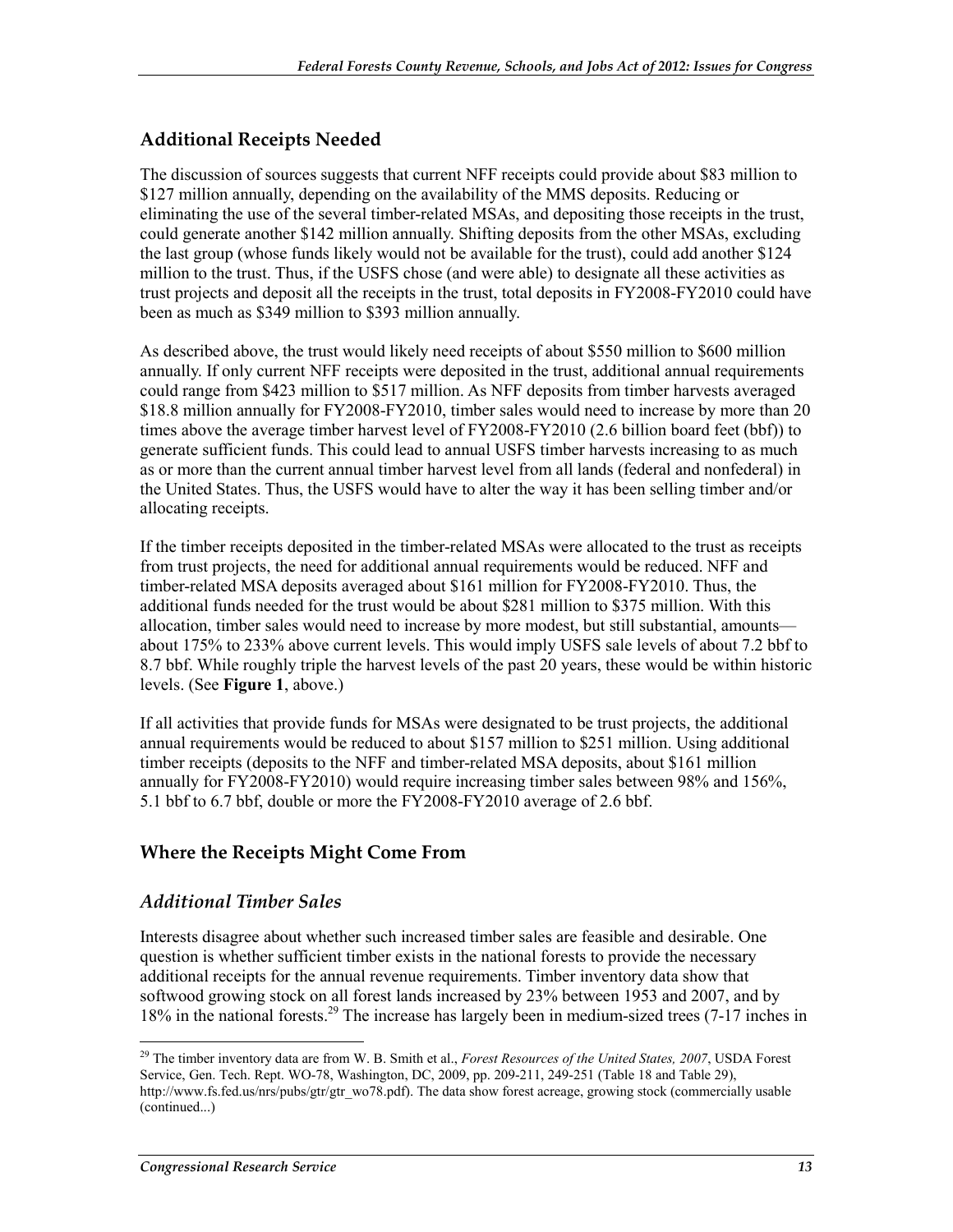diameter), while the inventory in large trees (more than 29 inches in diameter) has declined, especially in the Pacific Coast states (Alaska, Washington, Oregon, and California).

The national forests contain more timber now than when harvest levels were much higher, and timber growth exceeds harvests and mortality, so timber inventories will continue to grow. This is true even with extensive wildfires and insect infestations (e.g., mountain pine beetles) in recent years. This suggests that, biologically, more timber could be cut from the national forests, at least in the near term and especially in salvaging trees killed by fires, insects, or diseases. However, salvage timber and the smaller average tree diameter suggest lower values for the remaining timber. Furthermore, in some areas of the Rocky Mountains, sawmill capacity has declined substantially in the past 20 years, raising questions about whether sufficient markets exist for increased federal timber harvests.<sup>30</sup>

If additional timber were harvested under the bill, additional jobs would likely be generated in the timber industry. Job multipliers based on timber harvests are imprecise, because they are influenced by many factors, such as tree diameters, mill characteristics, and more. One metastudy on northern spotted owl impacts in 1990 showed timber job multipliers ranging from 6 to 26 direct and indirect jobs per million board feet harvested, although most ranged from 14 to 16 jobs per million board feet.<sup>31</sup> More recent studies have suggested that timber job multipliers are now lower—11.28 jobs per million board feet in Washington in 2004.<sup>32</sup> If the additional timber sales estimated above (5.1 billion to 8.7 billion board feet) were achieved, the 2004 multiplier would suggest additional direct and indirect timber industry jobs of 57,000 to 98,000 jobs.

The USFS likely could adjust its timber practices to provide at least some of the annual revenue requirement. As implied above, significant additional receipts could come from receipts that previously were being deposited in the K-V, Salvage, and brush disposal funds and were being used in stewardship contracts. Because the level of deposits and use of stewardship contracts are within the agency's discretion, shifting these funds to the trust is feasible. However, additional appropriations would likely be needed to accomplish the tasks now being supported by these

<sup>(...</sup>continued)

trees of at least 5 inches in diameter) volume, and timber growth, harvest, and mortality. In the Pacific Coast states (Alaska, Washington, Oregon, and California), softwood growing stock declined between 1953 and 2007 by 10% on all forest lands and by 9% in the national forests, although it rose between 1987 and 2007 (by 7% for all lands and by 9% for national forests); these data reflect the logging of old-growth timber during the 1960s, 1970s, and 1980s. In the Rocky Mountain states (the rest of the West), softwood growing stock increased substantially—by 43% on all lands and by 67% in the national forests between 1953 and 2007. Softwood growing stock has also been changing in size (diameter). The increased inventory since 1953 has been predominantly in trees between 7 and 17 inches in diameter (small sawtimber) in all regions. In contrast, the inventory of trees greater than 29 inches in diameter (large sawtimber) declined everywhere, by 37% nationally, although by only 5% in the Rocky Mountain states.

<sup>&</sup>lt;sup>30</sup> Data on numbers of sawmills are not reported. However, in 1980, there were sufficient data for the Western Wood Products Association (WWPA) to report sawmill profiles for 11 western states. By 2010, WWPA was only able to report sawmill profiles for 5 western states—Washington, Oregon, California, Idaho, and Montana—because too few mills existed in the other states to report without disclosing company-specific data. (WWPA, *Statistical Yearbook of the Western Lumber Industry*, annual series.)

<sup>31</sup> See out-of-print CRS Report 92-922 ENR, *Economic Impacts of Protecting Spotted Owls: A Comparison and Analysis of Existing Studies*, by Ross W. Gorte, available from the authors of this report.

 $32$  C. L. Mason and B. R. Lippke, Jobs, Revenues, and Taxes from Timber Harvest: An Examination of the Forest Industry Contribution to the Washington State Economy, Rural Technology Initiative, College of Forest Resources, University of Washington, Working Paper 9, Seattle, WA, September 2007, http://www.ruraltech.org/pubs/working/09/ index.asp.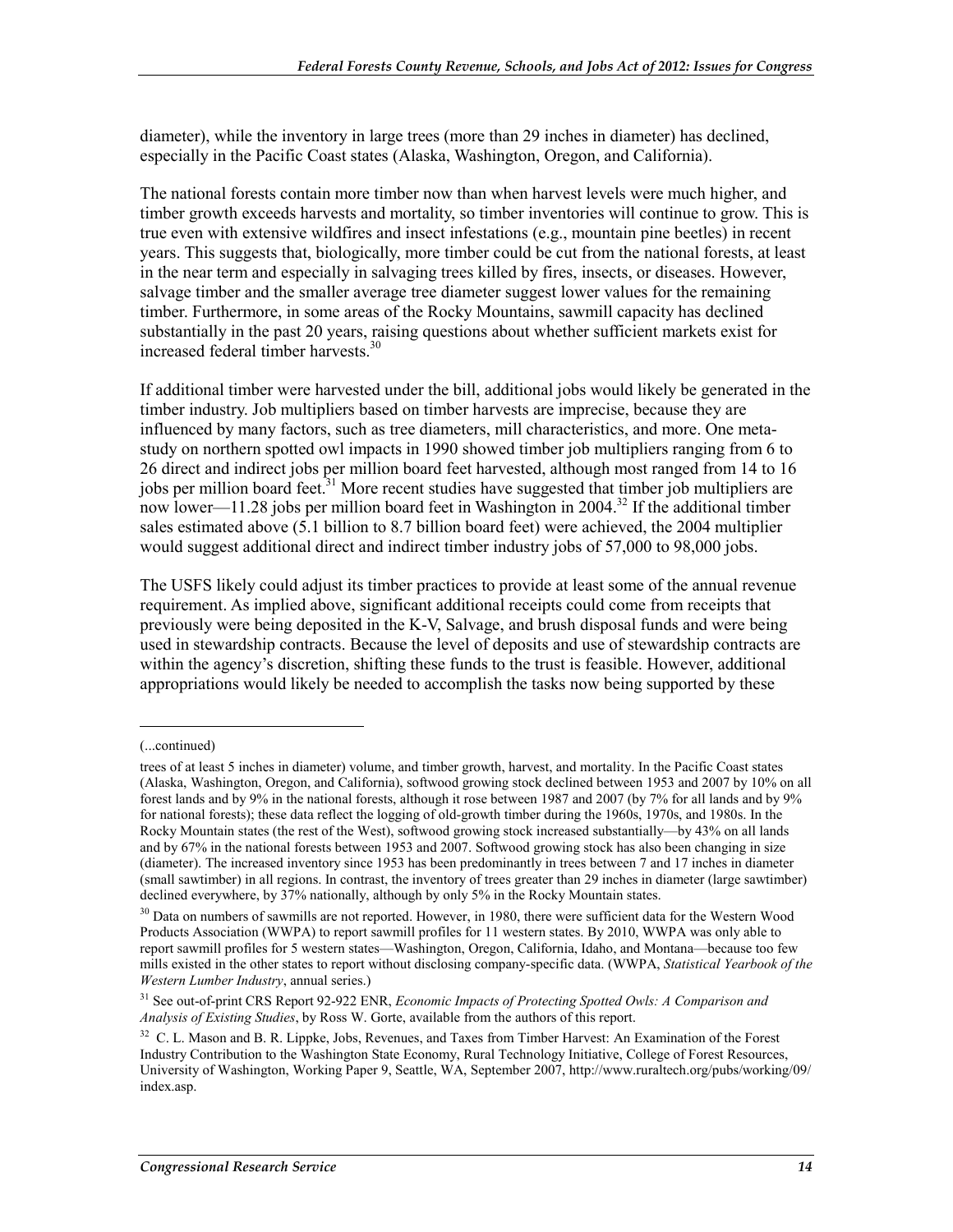funds—reforestation, timber sale preparation, treatment of logging debris to reduce wildfire threats, and more.

The USFS also could likely shift timber harvests to emphasize the remaining large-diameter timber (or at least the largest-diameter trees that remain). This could lead to ecological problems, however. For example, one of the contributing factors in the forest health and wildfire problem of the intermountain West has been the historic emphasis on logging large-diameter pines. Cutting more of the large-diameter trees and leaving the small trees, undergrowth, and debris exacerbates wildfire threats. Increased logging does not reduce wildfire threats because it puts more dead biomass at ground level, which makes fires more difficult to control, and leaves small trees to serve as fuel ladders to carry fires into the canopy; this could lead to catastrophic wildfires.<sup>33</sup> Another potential ecological problem could be degraded forest conditions. It has long been recognized that harvesting the best trees, and leaving the poorer-quality trees, is not desirable in the long run; this approach is called "high-grading" the forest, and is generally regarded as a poor forest management practice. Because harvests account for a relatively small acreage in any one year, and because on-the-ground inventories occur only periodically, it could be decades before the extent of high-grading were known, and it would take decades, if it were even feasible, to restore the forests to healthy conditions after such practices occur. In addition, the loss of largediameter trees would likely alter the composition of wildlife populations.

Finally, it would also be possible to harvest additional timber in some national forests, and use those revenues to provide the trust payments to other counties. Only receipts from trust projects would be deposited in the trust, and trust projects could only occur in counties that did not opt out of the trust payment program. However, all trust project receipts would be deposited in the trust, and the allocation to counties in the trust payment program would not be based on where those receipts were generated. Thus, the USFS could emphasize timber sales in areas with high timber values, such as in the Allegheny National Forest (PA) and in the south Atlantic and Gulf coastal national forests. For example, two of the four counties that have Allegheny NF land opted for SRS payments, while the other two opted for the USFS 25% payments. If those two counties opted for trust payments, the USFS could expand timber sales in those two counties to make trust payments in other areas. This is significant, because the value of USFS timber in the Allegheny in 2010 was 20 times greater (per thousand board feet) than in Colorado or Nevada.

#### *Other Possible Sources of Revenues*

Much of the attention on H.R. 4019 has been on increased timber sales to provide the additional revenues for the trust. However, the bill would not limit revenues to timber sales. Specifically, Section 105(b)(2) also included "issuance of a grazing permit, issuance of a special use permit involving land use, mineral development, power generation, or recreational use, and projects implementing a community wildfire protection plan." Livestock grazing is unlikely to provide much revenue, as the administrative fee for grazing use (there is no fee for a grazing permit) is set under a formula originally enacted in law, and administrative efforts to raise grazing fees have been controversial.<sup>34</sup> Potential revenues from community wildfire protection plan projects would also likely be modest, at best. Biomass removal for wildfire protection generally involves

<sup>33</sup> See CRS Report R40811, *Wildfire Fuels and Fuel Reduction*, by Ross W. Gorte.

<sup>34</sup> See CRS Report RS21232, *Grazing Fees: Overview and Issues*, by Carol Hardy Vincent. The formula for establishing federal grazing fees was authorized in the Public Rangelands Improvement Act of 1978 (P.L. 95-514; 43 U.S.C. §§1901-1908). It expired in 1985, but the formula has continued to be used by the past five Administrations.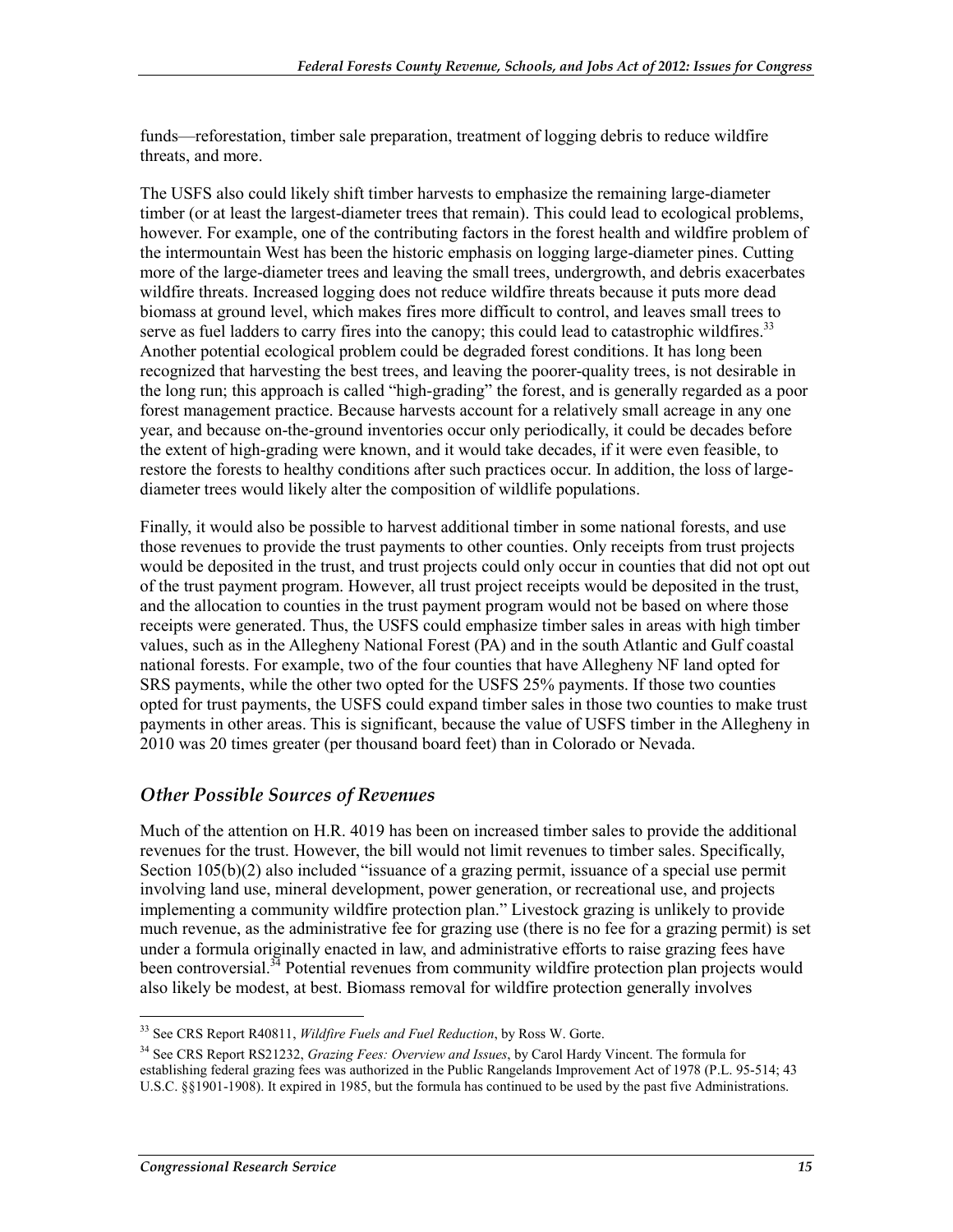removing biomass on or near the ground, such as underbrush and small trees.<sup>35</sup> Such biomass has little or no commercial value. While the biomass could have some value for energy production, such use to date has required federal and state subsidies to be viable, and no independent commercial biomass energy facilities using biomass from forests are currently in operation.

Special use permits, however, could offer more opportunities. Special use permits are employed for a wide variety of activities in the national forests, such as ski areas, commercial filming, and commercial telecommunication sites. The USFS generally seeks to recover fair market values for special use permits. New or higher fees for renewable energy production, such as from wind or solar farms, could be a possible source of revenues, although the capacity to generate fees from these sources and the possible environmental and social impacts from renewable energy farming continue to be studied. Other activities for which special use permits might be required could include other uses for which the USFS is not prohibited from charging fees. For example, under FLREA, some recreational activities cannot be charged user fees, such as parking and picnicking, camping at undeveloped sites, and hunting and fishing "for any person who has a right of access for hunting or fishing privileges under a specific provision of law or treaty." However, other recreational users could be charged a fair market price for special use permits, such as for hunting and fishing for persons lacking a right of access, for using all-terrain vehicles or snowmobiles off roads, for commercial outfitters and guides, and more. The amount of possible revenues from such special use permits is unknown, and in remote areas, the cost to collect and enforce the fees may exceed the potential receipts. In addition, it seems likely that most of the burden of the fee increases would be borne by people living closest to the national forests and those living in the counties to which these revenues would be transferred.

#### **Effects If Annual Revenue Requirements Are Not Met**

The bill provides no penalties or guidance on consequences for not meeting the annual revenue requirements.

## **Public Involvement and Environmental Reporting**

Section 105(d)(2) would require an environmental report for each proposed trust project. The report must be produced within 180 days of the *Federal Register* notice on the proposed trust project, meaning that the USFS could issue a report 30 days after the deadline for written comments on its final decision.

Thus, H.R. 4019 appears not to provide a notice-and-comment process on the environmental report for either the public or other agencies. Furthermore, in cases of catastrophic events, the USFS would be required to produce the environmental report within 30 days of the notice of the proposed project and permitted to shorten the public comment period on the trust project. H.R. 4019 does not identify any penalties or consequences if the USFS fails to meet the specified deadlines.

Under current law, non-trust timber sales require an environmental review under NEPA and an ESA consultation with either the Fish and Wildlife Service (FWS) or the National Marine Fisheries Service (NMFS) about the sale's impacts on listed species and critical habitat. Section

<sup>&</sup>lt;u>.</u> 35 See CRS Report R40811, *Wildfire Fuels and Fuel Reduction*.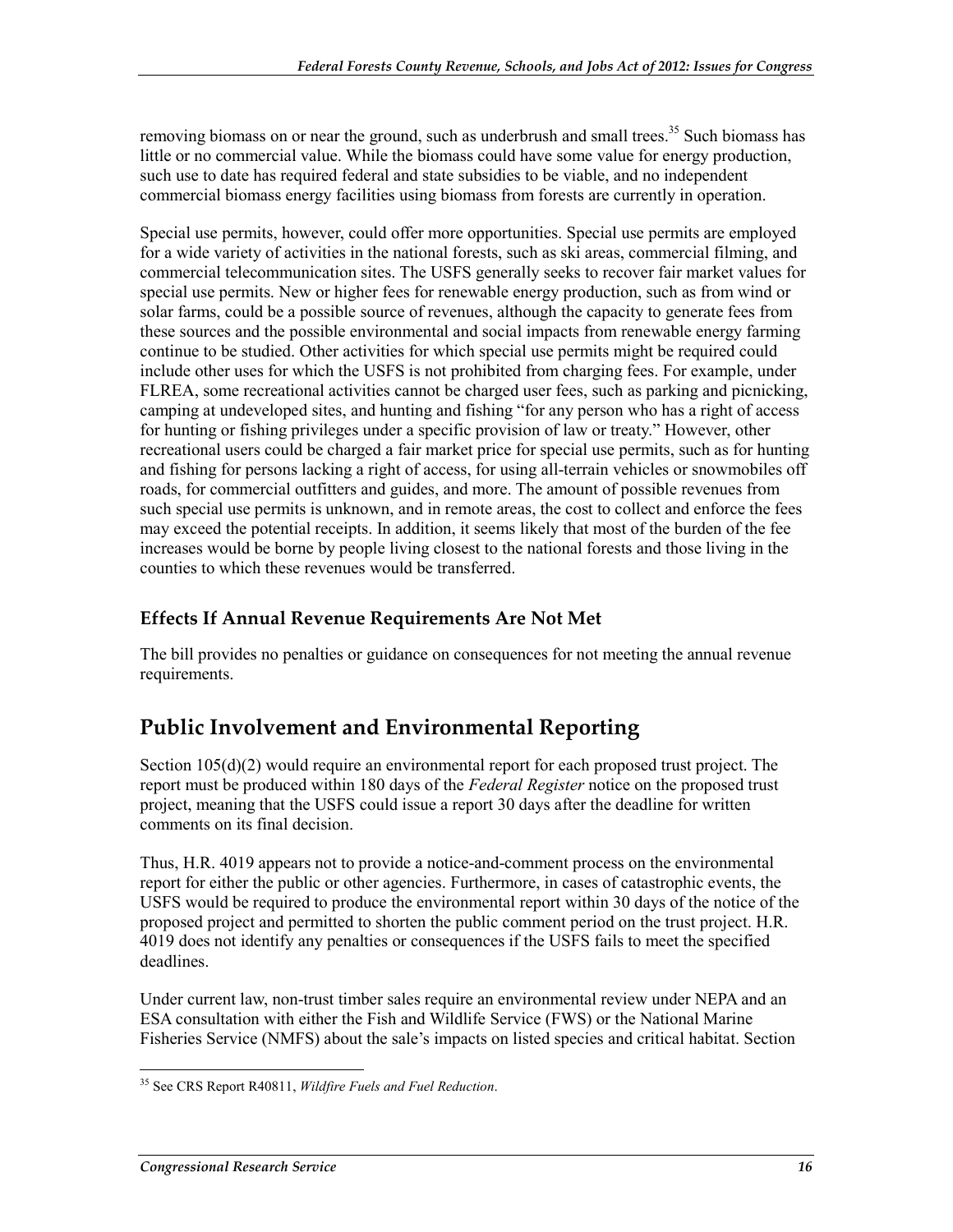105(e), however, would exclude trust projects from NEPA and ESA compliance. Moreover, H.R. 4019's requirements suggest that the environmental report would not be a functional equivalent of a review under NEPA or a biological assessment under ESA. The "minimum" contents of the report would be:

- an evaluation of the environmental impacts, including the effect on threatened or endangered species, to the extent "appropriate and feasible";
- public comments and objections and "any response" to them; and
- any modifications to the project to ensure annual revenue is met.

Section 105 would expressly ban judicial review of the report and would limit administrative review to an opportunity to submit objections to the trust project final decision; however, H.R. 4019 would not require USFS to review or respond to the objections. Thus, the rationale for preparing the report is unclear, as it does not appear to inform the USFS or the public of the consequences of a trust project in a timely manner, nor would it arguably provide agencies or the public an adequate opportunity to comment meaningfully on the report.

If H.R. 4019 were enacted, review could not be forced under many other statutes pertaining to timber harvests. The bill states that compliance with Section 105 would be deemed as compliance with the requirements of the Multiple Use-Sustained Yield Act, the National Environmental Policy Act, the Endangered Species Act, the Forest and Rangeland Renewable Resources Planning Act, and the National Forest Management Act. It is not clear how NFMA Section 14 could be satisfied by the environmental report, as that law pertains to bidding, contracting, and harvesting practices.<sup>36</sup> However, it appears to mean that, under H.R. 4019, timber harvests for trust projects would not need to be made at appraised value or overseen by federal employees.

The possibility of litigation related to trust projects would not be entirely precluded by H.R. 4019. Courts could be asked to review violations under several laws, including the Clean Water Act,  $3^7$ the Clean Air Act,  $38$  the National Historic Preservation Act,  $39$  and the Archaeological Resources Protection Act.<sup>40</sup>

In addition, by barring ESA consultation, H.R. 4019 could potentially expose companies performing trust projects to liability. The consultation process under ESA typically leads to either FWS or NMFS issuing what is called an incidental take statement, immunizing the agency and any applicant from liability if the project incidentally harms a listed species.<sup>41</sup> By eliminating the consultation process in this way, Section 105(e) insulates the USFS from ESA liability, but does not appear to protect private parties, such as timber companies, from suit.

- 37 P.L. 92-500; 33 U.S.C. §§1251 et seq.
- 38 P.L. 95-95; 42 U.S.C. §§7401 et al.
- 39 P.L. 96-515; 16 U.S.C. §§470 et seq.

<sup>1</sup> 36 16 U.S.C. §472a.

<sup>40</sup> P.L. 96-95; 16 U.S.C. §§470aa-470mm.

 $41$  16 U.S.C. §1536(B)(4).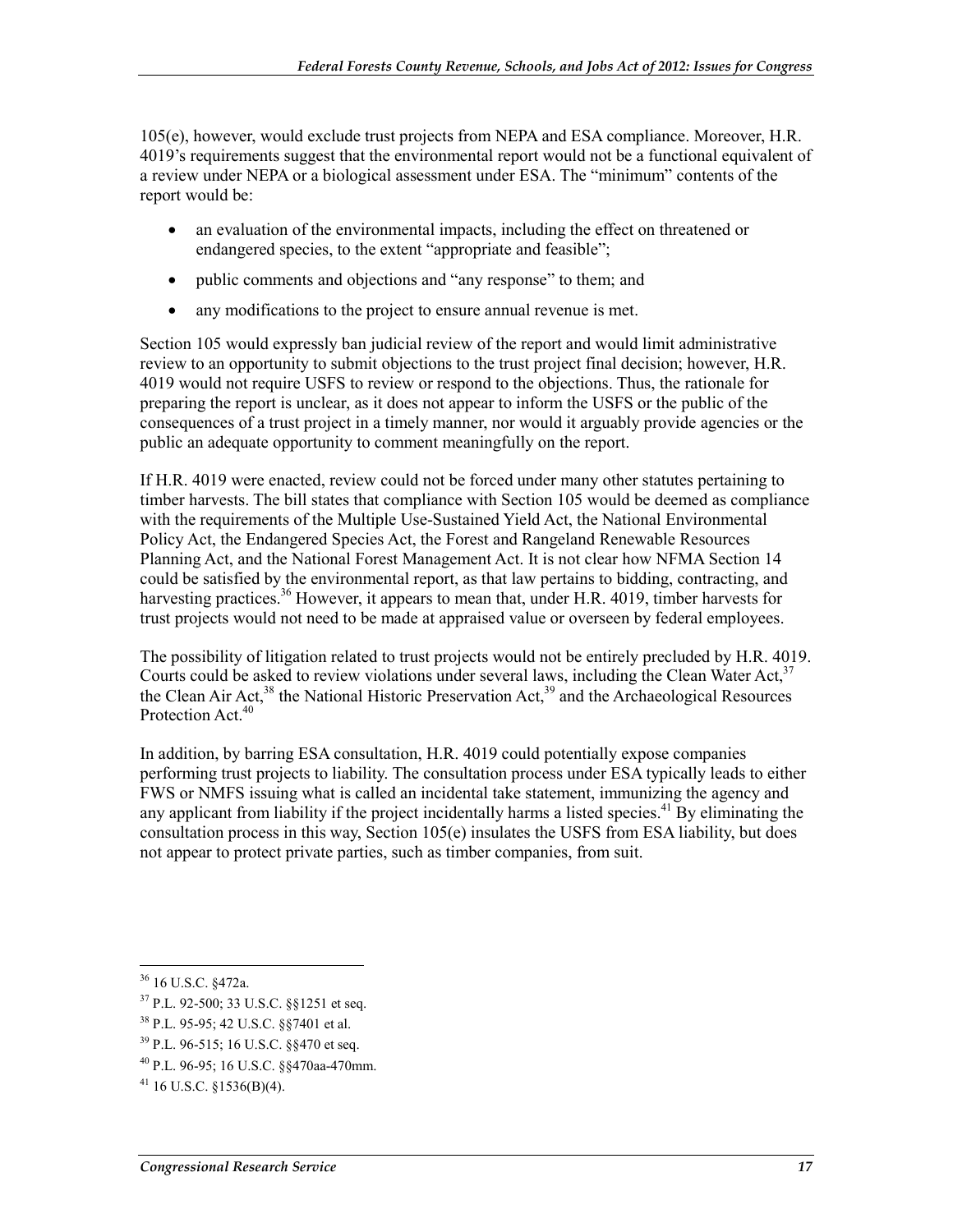### **Allocation and Distribution of Trust Payments**

The bill would allocate 65% of trust project receipts to the trust. This would be a significant increase from the historic allocation—25% of USFS receipts and 50% of O&C receipts. The trust payments would be allocated by the states to the counties in accordance with SRS Section 102(c)(1), which refers to the original USFS 25% payments to states. This clearly would direct allocations for roads and schools in the counties based on revenues from each proclaimed national forest and acreage of that national forest in each county; the payment may or may not go to the county, depending on each state's statutory direction.

How the trust payments would be allocated among the states is not clear. The allocation could be based on the average 1980-1999 USFS revenues in each state; this is shown in the fifth column in **Table 1** (under "Calculated Payments, Historic Allocation").<sup>42</sup> **Table 1** shows the historic USFS payments: the second column shows the average annual payments for 1980-1999; the third column shows the average annual payments for 2001-2007; and the fourth column shows the average annual payments for 2008-2011. Because the bill refers to the distribution in SRS as amended, the allocation of the trust payments could be based on the allocation of SRS payments in each state; this calculated allocation is shown in the sixth column in **Table 1**. 43

The allocation among states—by historic payments or SRS formula—would make a substantial difference in state payments. If the allocation were based on historic payments, trust payments would rise from the SRS 2008-2011 average annual payments in a few states, notably Oregon, Washington, and California. In fact, the average annual trust payments in California would likely exceed the average annual payments for any of the preceding periods. In contrast, if the allocation were based on the SRS formula, trust payments would decline from the SRS 2008-2011 average annual payments in many states, especially western states with large land areas but modest historic receipts, such as Arizona, Colorado, Idaho, Montana, Nevada, Utah, and Wyoming.

In addition, because the payments would be distributed "subject to" SRS Sections  $102(c)(2)$  and (d), counties where the payments exceed the specified amounts must or may (depending on the level and the circumstances) allocate 15%-20% of their payments for projects in accordance with SRS Titles II and III. Thus, the amounts shown in the fourth and fifth data columns overstate the likely payments in many of the counties opting for the trust payment program. For counties opting out of the trust payment program, if current receipts were significantly higher than their 1980-1999 average receipts, the actual payments could be higher than shown in the table. The trust payments also appear to be in addition to the USFS 25% payments, which would lead to greater payments (perhaps substantially greater) in some areas.

<sup>1</sup>  $42$  This column equals the 65% payment of annual revenue requirement, which equals 60% of the average annual receipts for 1980-1999 (= 4 times column 2, adjusted for the Owl Payments in Washington and Oregon).

<sup>&</sup>lt;sup>43</sup> This column equals the 65% payment of the national total annual revenue requirement (the total for column 5) times each state's share of the SRS average annual payment, 2008-2001 (= each state's average payment divided by the national total at the bottom of column 4).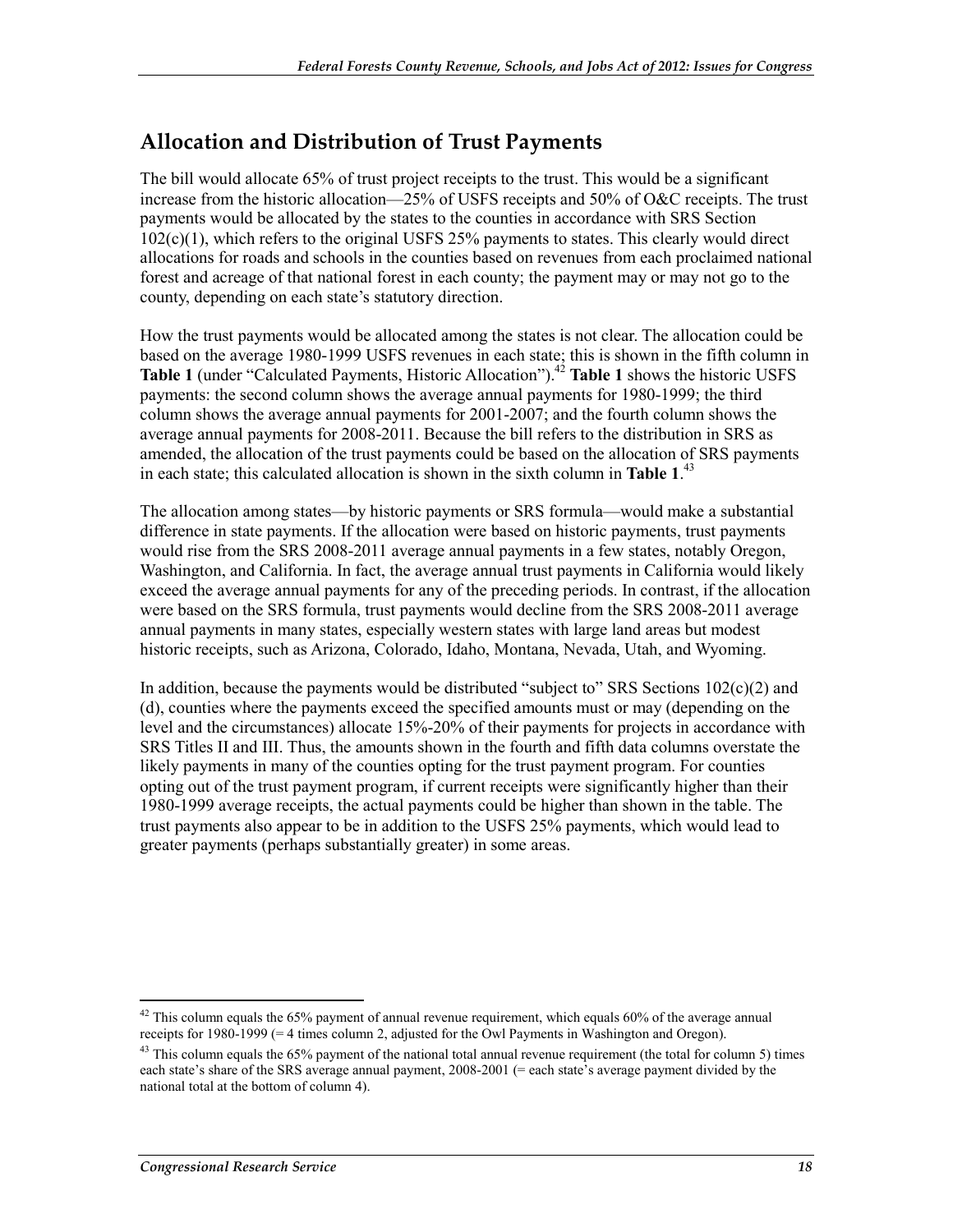| (in dollars)      |                                      |                                                          |                                             |                                                                       |                                                                  |
|-------------------|--------------------------------------|----------------------------------------------------------|---------------------------------------------|-----------------------------------------------------------------------|------------------------------------------------------------------|
|                   | Average 25%<br>Payment,<br>1980-1999 | <b>Average SRS</b><br>Payment,<br>2001-2007 <sup>a</sup> | <b>Average SRS</b><br>Payment<br>2008-2011b | <b>Calculated</b><br>Payment,<br><b>Historic</b><br><b>Allocation</b> | <b>Calculated</b><br>Payment,<br><b>SRS</b><br><b>Allocation</b> |
| Alabama           | 1,488,717                            | 2,075,265                                                | 2,170,788                                   | 2,322,398                                                             | 1,995,326                                                        |
| Alaska            | 3,860,066                            | 9,088,096                                                | 17,862,878                                  | 6,021,703                                                             | 16,419,040                                                       |
| Arizona           | 4,488,276                            | 7,220,552                                                | 15,625,872                                  | 7,001,711                                                             | 14,362,848                                                       |
| Arkansas          | 5,227,385                            | 6,819,198                                                | 8,189,822                                   | 8,154,721                                                             | 7,527,847                                                        |
| California        | 45,361,694                           | 63,616,815                                               | 49,494,650                                  | 70,764,243                                                            | 45,494,048                                                       |
| Colorado          | 3,633,940                            | 5,996,549                                                | 16,149,657                                  | 5,668,947                                                             | 14,844,297                                                       |
| Florida           | 1,725,797                            | 2,436,086                                                | 2,758,006                                   | 2,692,243                                                             | 2,535,079                                                        |
| Georgia           | 868,837                              | 1,265,554                                                | 1,783,779                                   | 1,355,386                                                             | 1,639,598                                                        |
| Idaho             | 12,543,729                           | 20,621,665                                               | 32,781,951                                  | 19,568,217                                                            | 30,132,219                                                       |
| <b>Illinois</b>   | 99,636                               | 295,221                                                  | 106,831                                     | 155,431                                                               | 98,196                                                           |
| Indiana           | 76,431                               | 126,352                                                  | 322,140                                     | 119,232                                                               | 296,102                                                          |
| Kentucky          | 396,492                              | 580,340                                                  | 2,375,536                                   | 618,527                                                               | 2,183,524                                                        |
| Louisiana         | 2,855,389                            | 3,637,394                                                | 2,389,717                                   | 4,454,407                                                             | 2,196,558                                                        |
| Maine             | 29,860                               | 40,205                                                   | 88,776                                      | 46,581                                                                | 81,600                                                           |
| Michigan          | 1,709,960                            | 2,604,516                                                | 4,193,001                                   | 2,667,537                                                             | 3,854,085                                                        |
| Minnesota         | 1,086,970                            | 1,975,389                                                | 3,099,736                                   | 1,695,673                                                             | 2,849,188                                                        |
| Mississippi       | 6,094,110                            | 7,947,293                                                | 7,291,737                                   | 9,506,811                                                             | 6,702,353                                                        |
| Missouri          | 1,726,648                            | 2,641,832                                                | 4,275,925                                   | 2,693,572                                                             | 3,930,307                                                        |
| Montana           | 8,648,043                            | 12,787,744                                               | 24, 156, 509                                | 13,490,948                                                            | 22,203,963                                                       |
| Nebraska          | 40,737                               | 46,161                                                   | 418,420                                     | 63,549                                                                | 384,600                                                          |
| Nevada            | 329,663                              | 441,846                                                  | 4,939,800                                   | 514,274                                                               | 4,540,521                                                        |
| New Hampshire     | 439,611                              | 479,327                                                  | 603,829                                     | 685,793                                                               | 555,022                                                          |
| <b>New Mexico</b> | 1,587,011                            | 2,231,740                                                | 15,659,490                                  | 2,475,737                                                             | 14,393,749                                                       |
| New York          | 5,705                                | 14,039                                                   | 27,100                                      | 8,900                                                                 | 24,909                                                           |
| North Carolina    | 766,760                              | 990,562                                                  | 2,224,327                                   | 1,196,146                                                             | 2,044,536                                                        |
| North Dakota      | 77                                   | 98                                                       | 806                                         | 120                                                                   | 74 I                                                             |
| Ohio              | 88,564                               | 75,325                                                   | 329,960                                     | 138,159                                                               | 303,289                                                          |
| Oklahoma          | 741,136                              | 1,241,571                                                | 1,159,306                                   | 1,156,172                                                             | 1,065,601                                                        |
| Oregon            | 109,424,123                          | 145,056,621                                              | 106,941,284                                 | 138,004,031                                                           | 98,297,330                                                       |
| Pennsylvania      | 3,377,462                            | 5,768,269                                                | 4,325,544                                   | 5,268,841                                                             | 3,975,915                                                        |
| South Carolina    | 2,124,756                            | 3,188,849                                                | 2,346,850                                   | 3,314,620                                                             | 2,157,157                                                        |
| South Dakota      | 1,880,203                            | 3,763,028                                                | 2,659,932                                   | 2,933,116                                                             | 2,444,933                                                        |
| Tennessee         | 418,880                              | 543,608                                                  | 1,419,527                                   | 653,453                                                               | 1,304,788                                                        |

#### **Table 1. Average and Calculated USFS Annual Payments, by State**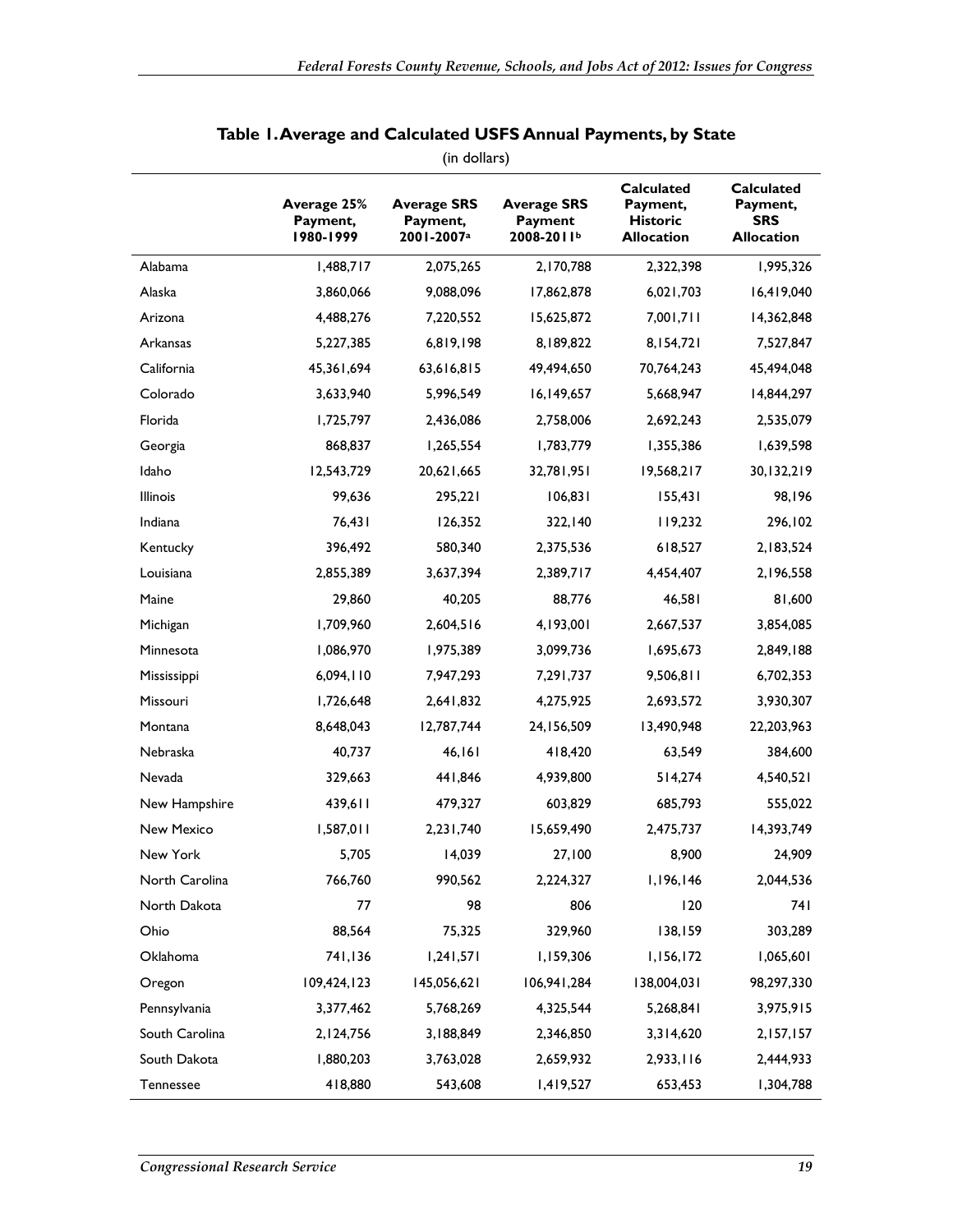|                    | Average 25%<br>Payment,<br>1980-1999 | <b>Average SRS</b><br>Payment,<br>2001-2007 <sup>a</sup> | <b>Average SRS</b><br>Payment<br>2008-2011b | <b>Calculated</b><br>Payment,<br><b>Historic</b><br><b>Allocation</b> | <b>Calculated</b><br>Payment,<br><b>SRS</b><br><b>Allocation</b> |
|--------------------|--------------------------------------|----------------------------------------------------------|---------------------------------------------|-----------------------------------------------------------------------|------------------------------------------------------------------|
| Texas              | 3,079,676                            | 4,552,606                                                | 3,332,525                                   | 4,804,295                                                             | 3,063,160                                                        |
| Utah               | 1,287,934                            | 1,973,408                                                | 13,262,498                                  | 2,009,177                                                             | 12,190,504                                                       |
| Vermont            | 185,867                              | 367,753                                                  | 400.926                                     | 289,953                                                               | 368,520                                                          |
| Virginia           | 580,269                              | 876.676                                                  | 2,044,701                                   | 905,220                                                               | 1,879,430                                                        |
| Washington         | 30,658,521                           | 41,490,084                                               | 30,863,755                                  | 37,338,243                                                            | 28,369,070                                                       |
| West Virginia      | 912,926                              | 1,949,023                                                | 2,185,209                                   | 1,424,164                                                             | 2,008,581                                                        |
| Wisconsin          | 968,364                              | 1,753,942                                                | 2,600,654                                   | 1,510,648                                                             | 2,390,445                                                        |
| Wyoming            | 1,512,294                            | 2,291,636                                                | 5,217,656                                   | 2,359,178                                                             | 4,795,918                                                        |
| <b>Puerto Rico</b> | 15,453                               | 41,969                                                   | 186,354                                     | 24,107                                                                | 171,291                                                          |
| Total              | 262,347,971                          | 370,914,205                                              | 398,267,758                                 | 366,076,185                                                           | 366,076,185                                                      |

**Source:** CRS calculations from USFS data in annual ASR 10-1 reports.

**Note:** Excludes possible trust payments for the O&C lands. Also, this payment is apparently in addition to the USFS 25% payments to states and O&C 50% payments to counties.

- a. The average annual payments for FY2001-FY2007 were made under the original SRS Act formula, for those opting for the SRS program, and under the USFS 25% program, for all others.
- b. The average annual payments for FY2008-FY2011 were made under the formula in the SRS Act as amended, for those opting for the SRS program, and under the USFS 25% program, for all others.

The bill also would allocate 35% of receipts to the U.S. Treasury, and would allow the funds to be appropriated to the USFS. For trust project receipts appropriated to the USFS, the agency would be allowed to use up to 1% of that appropriation for bonuses to employees "who assist a unit in exceeding its minimum sale level for the fiscal year." This bonus would reward employees who help in increasing timber sales, regardless of the environmental and economic consequences of those sales, since it would be for exceeding volume targets, not for achieving revenue requirements. Efforts to increase receipts from other sources (such as those described above) would not be eligible for bonuses.

#### **Implementation**

The implementation of H.R. 4019 also raises a number of possible issues. Some issues may appear to be relatively minor; for example, grazing fees are charged for actual use, not for permits (as implied in Section 105(b)(2)), and chargeable volume (Section 101(4)) in some national forests is calculated in growing stock (cubic feet), not in merchantable sawtimber (board feet), making the minimum sale level calculation (Section 104(2) from the definition in Section 101(8)) difficult, at best. Six implementation provisions could raise more complicated issues and warrant some additional discussion: the provision on state education funding; inclusion of the O&C lands; implementation in parts of national forests; directions on timber sale practices and procedures; the need for regulations for implementation; and impacts on USFS staffing and funding.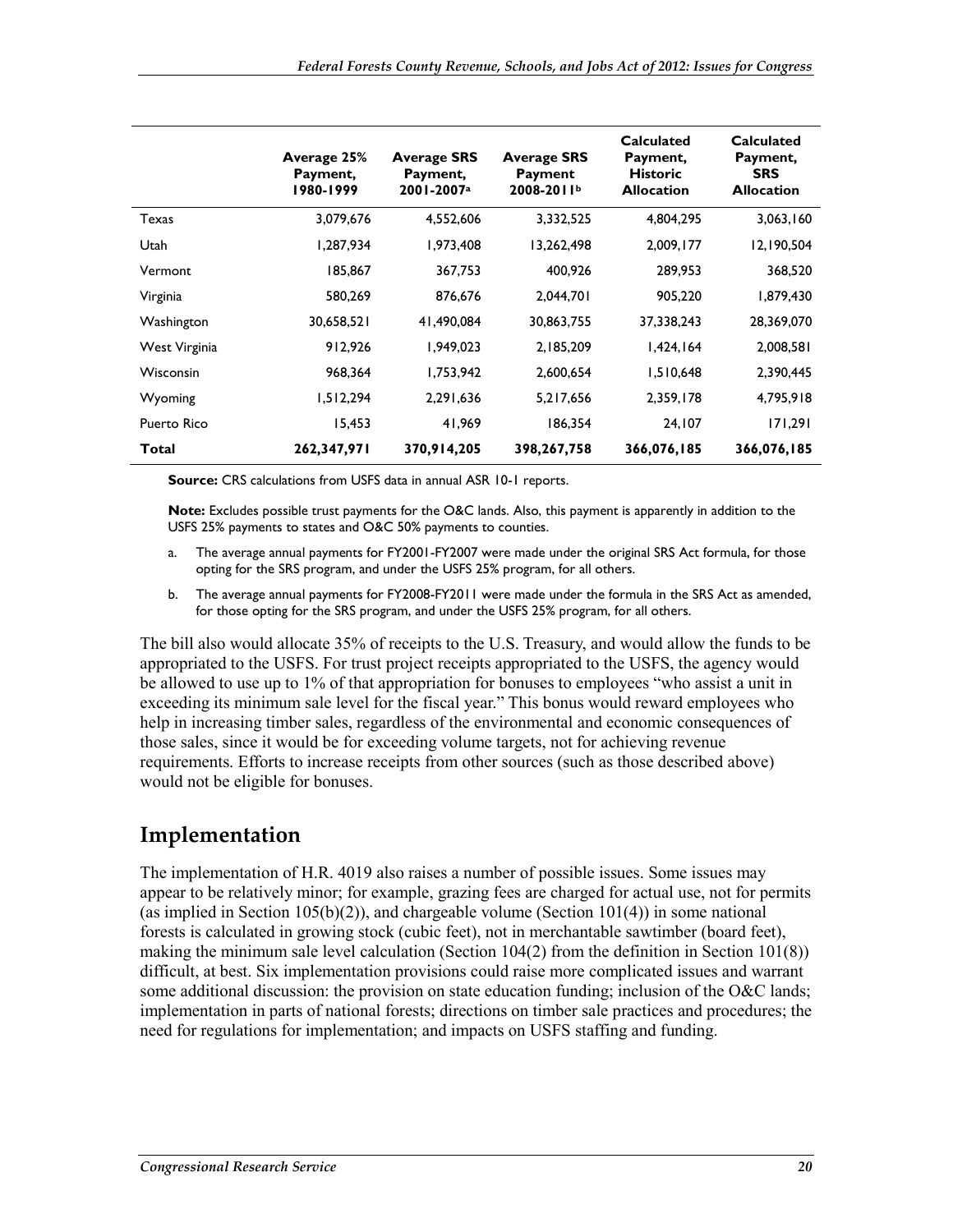#### **Provision on State Education Funding**

Section  $102(c)(3)$  would direct that the "assets of the Trust shall not ... be used in lieu of or to otherwise offset State funding sources for local schools, facilities, or educational purposes." This provision appears to be intended to prevent states from adjusting their allocation of state educational funds in response to USFS state payments, as is currently done in Washington and other states. Some might view this as federal interference in state prerogatives to allocate state funding as the state sees fit, which would violate the Spending Clause/Tenth Amendment of the U.S. Constitution. Others would likely argue that this is a legitimate condition of the federal trust payments.<sup>44</sup> While the language of Section 102(c)(3) appears to make this a requirement only for counties choosing the trust payments, the automatic opt-in provision  $(\S103)$  and the allocation and distribution provisions (§§106 and 107) make this appear less of a voluntary grant program.

#### **Inclusion of the O&C Lands**

The bill would include payments for the O&C lands in western Oregon through the definition of federal land  $(\S101(7)(B))$ . However, some of the actions required by the bill would not be applied to the O&C lands. The provisions of Section 105, implementing the trust projects, direct the Secretary of Agriculture to identify trust projects on National Forest System lands. There are no directions for the Secretary of the Interior to identify trust projects on O&C lands, and no authorization for the trust project designation, public involvement, or environmental review provisions to be implemented on the O&C lands. Section 106 would direct that trust project revenues be deposited in the U.S. Treasury to be available for appropriation to the USFS. Finally, Section 107 would direct use of the funds consistent with SRS Section 102(c), which refers to the USFS 25% Payments to States Act requiring use of funds for roads and schools; under the 1937 O&C Act, the O&C payments have been available for any local governmental purpose. Thus, the bill includes the O&C lands in its definition of federal land, but other provisions of the bill seem not to apply to the O&C lands and it is not clear whether the counties with O&C lands would be eligible for trust payments.

#### **Implementation for Parts of National Forests**

The bill would allow each county to opt out of the trust payment program, and would prohibit trust projects from occurring on lands in counties that have opted out of the program. However, calculations and decisions would generally be directed to be done at units of the National Forest System. These two aspects could significantly complicate national forest management. First, the bill does not define "unit" of the National Forest System. NFMA allows multiple national forests to be combined for planning purposes, and the USFS has combined several national forests for administrative purposes; for example, the Choctawhatchee National Forest (NF), with 743 acres, is administered with three other national forests as the National Forests in Florida. However, the USFS 25% payments to states program is organized by proclaimed national forest, not by administrative designation. The bill is not clear on which of these approaches may or must be used for the required calculations and decisions.

<sup>44</sup> See CRS Report RL30315, *Federalism, State Sovereignty, and the Constitution: Basis and Limits of Congressional Power*, by Kenneth R. Thomas.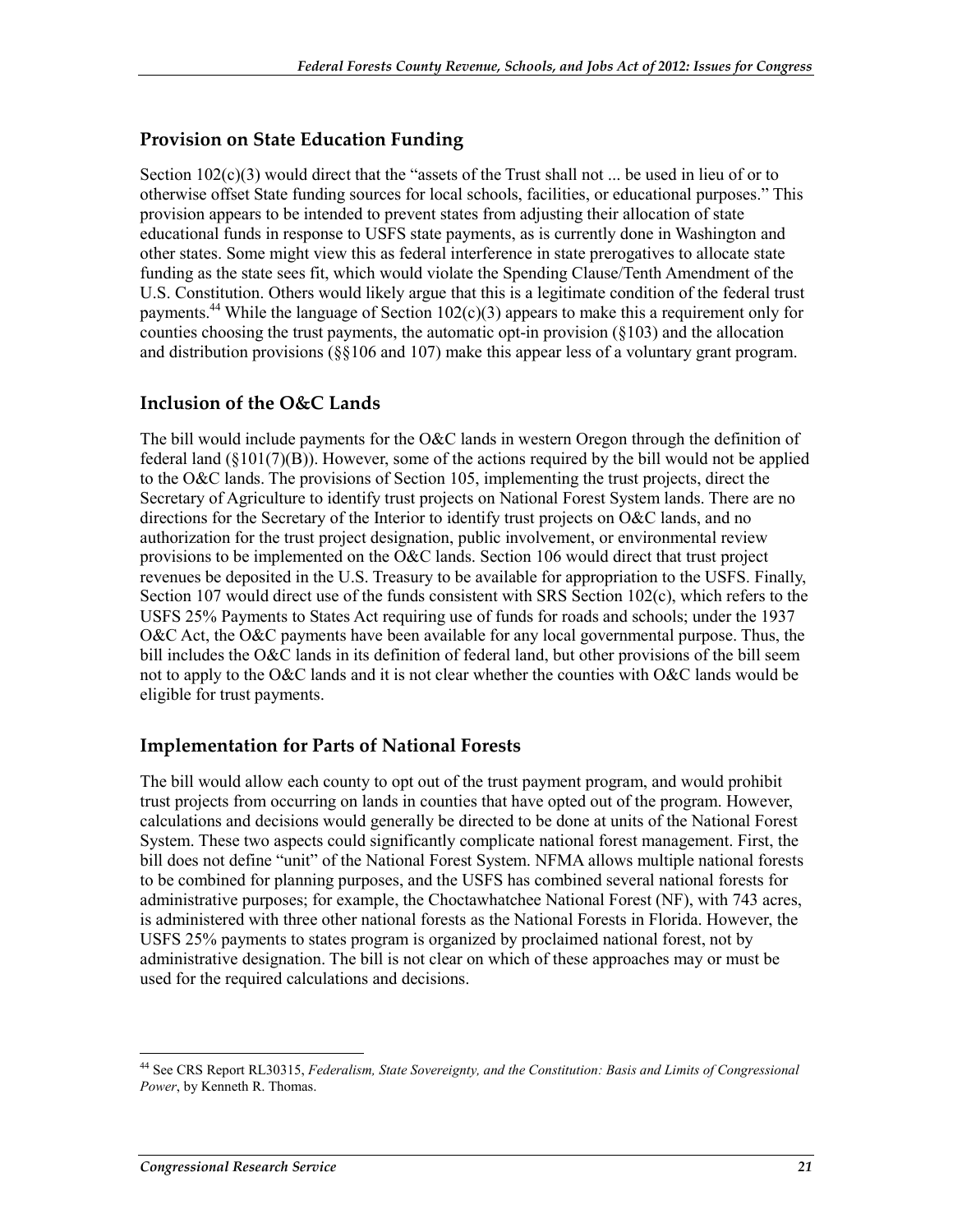An additional possible complication is that some national forests are spread over many counties; the Mark Twain NF, for example, has land in 29 counties in Missouri, while the Daniel Boone NF and Jefferson NF each have land in 22 counties, the latter in three different states. Under the SRS payment program, counties could opt in, and in 38 of the 156 proclaimed national forests (24%), some counties opted in while others opted out. If similar choices were made under the trust payment program, about a quarter of the national forests would be required to administer some lands with trust projects and their implementation guidance, and other lands under MUSYA, NFMA, and other laws. This might require additional surveying, to assure that trust projects occur only in those counties that have not opted out of the trust payment program.

#### **Timber Sale Practices and Procedures**

Section 14 of NFMA sets forth guidelines for timber sales in the National Forest System.<sup>45</sup> It requires an appraisal of the timber value in each sale and advertisement of the sale. Each sale is to be at not less than the appraised value, in open and competitive bidding. The timber harvest is to be supervised by a USDA employee. And the Secretary of Agriculture is to develop timber utilization standards, measurement methods, and harvesting practices "to provide for the optimum practical use of the wood material." Since the bill states that trust projects comply with NFMA (among other laws), it is unclear whether these guidelines would necessarily continue to be implemented and enforced.

#### **Regulations for Implementation**

The bill does not require regulations to implement its provisions. However, the USFS would be implementing different timber sale procedures on different lands, depending on decisions by the counties. Thus, regulations for the timber sale procedures for trust projects might be needed to provide consistent practices and to assure that adequate receipts are deposited in the trust. Moreover, counties could move into and out of the trust program from year to year, and the USFS might need regulations to guide timber practices on sales begun as trust projects versus those begun as non-trust projects.

#### **Impacts on USFS Staffing and Funding**

H.R. 4019 would likely increase USFS staffing needs and funding requirements. Additional staff would likely be needed to prepare and administer the expected increase in timber sales, although some staff might be saved by decreasing the needed environmental analysis on those sales. However, implementing different sets of sale regulations on possibly adjoining lands could significantly increase the total work effort. In addition, it seems likely that some additional staff will be needed to administer the trust and trust payments.

Additional funding would likely be needed. As noted above, one possible avenue for achieving the revenue requirements is to reduce or eliminate USFS deposits to many of the MSAs. Thus, additional funding would likely be needed to replace funds for:

• timber sale preparation and administration from the Salvage Sale Fund and possibly the Timber Sale Pipeline Fund;

<sup>&</sup>lt;u>.</u> 45 16 U.S.C. §472a.